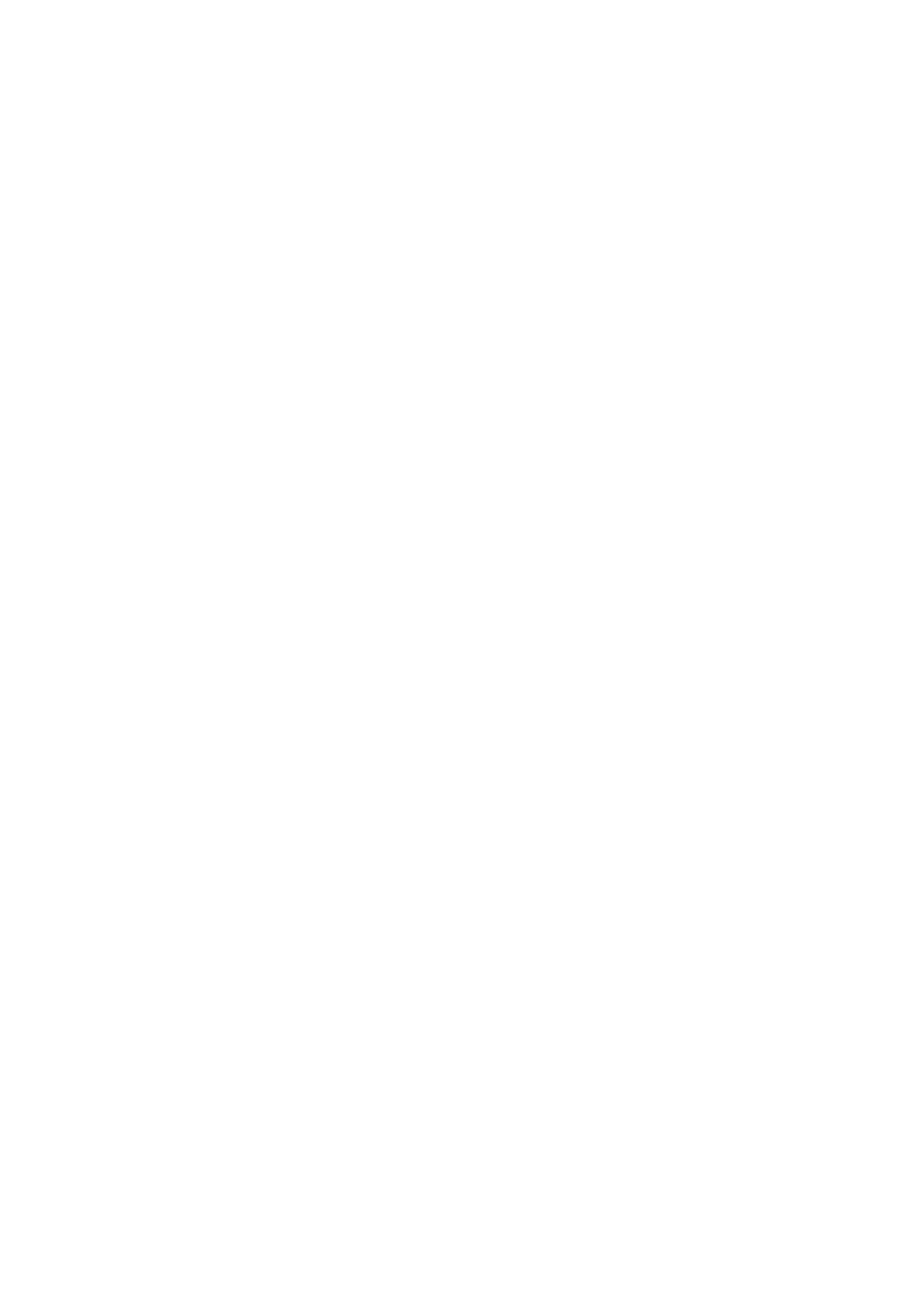# *Table of Contents*

| 2 PRODUCT INSTALLATION. $\ldots \ldots \ldots \ldots \ldots \ldots \ldots \ldots \ldots \ldots$ |  |
|-------------------------------------------------------------------------------------------------|--|
|                                                                                                 |  |
|                                                                                                 |  |
|                                                                                                 |  |
|                                                                                                 |  |
| 2.4.1 FOUNDATION PLATE DETAILS 8                                                                |  |
|                                                                                                 |  |
|                                                                                                 |  |
|                                                                                                 |  |
| 2.4.5 ADJUSTING GEARBOX POSITION 11                                                             |  |
|                                                                                                 |  |
| 2.4.7 MOUNTING AND POSITIONING LIMIT SWITCH PLATES. 13                                          |  |
|                                                                                                 |  |
|                                                                                                 |  |
|                                                                                                 |  |
| 4.2 ADJUSTMENT OF ANTI-CRUSHING SYSTEM 24                                                       |  |
|                                                                                                 |  |
| 4.4 SETTING UP THE ELECTRONIC CONTROLLER $\ldots$ 26                                            |  |
|                                                                                                 |  |
|                                                                                                 |  |
|                                                                                                 |  |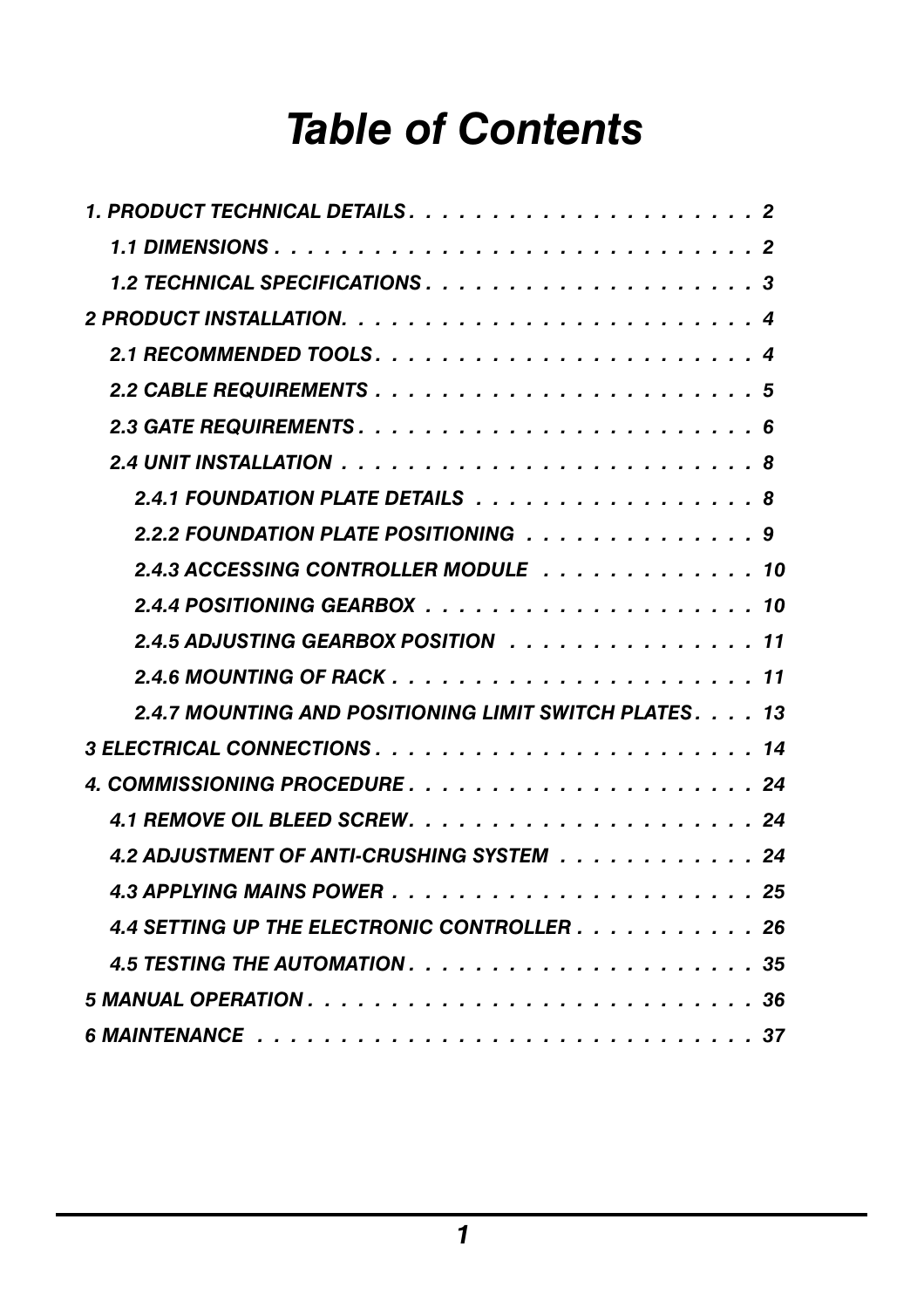# *1. PRODUCT TECHNICAL DETAILS*

THE FAAC 746 & 844 GATE OPERATORS ARE SELF-CONTAINED UNITS CONSISTING OF A WORMGEARED ELECTRIC MOTOR , AN ELECTRONIC CONTROL CARD AND A PROXIMITY LIMIT SWITCH SYSTEM WHICH STOPS THE GATE AT THE CORRECT END POSITION.

THE UNITS HAVE A PLEASANT, MODERN DESIGN WHICH INTEGRATE HARMONIOUSLY WITH THE ENVIRONMENT OF HOME OR OFFICE.

THE FAAC RANGE ARE QUALITY PRODUCTS DESIGNED TO GIVE MANY YEARS OF TROUBLE FREE SERVICE

### *1.1. - Dimensions*





N.B. All dimensions in *mm*.

| <b>DIMENSION</b> | 746<br>20 Tooth Pinion | 844<br>16 Tooth Pinion | 844<br>20 Tooth Pinion | 844 3 Phase<br>16 Tooth Pinion |
|------------------|------------------------|------------------------|------------------------|--------------------------------|
| Α                | 275                    | 280                    | 280                    | 208                            |
| B                | 312                    | 385                    | 385                    | 385                            |
| C                | 210                    | 209                    | 209                    | 209                            |
| D                | 155                    | 158                    | 158                    | 158                            |
| E                | 191                    | 191                    | 191                    | 191                            |
| F                | 64                     | 64                     | 64                     | 64                             |
| G                |                        | 112                    |                        | 112                            |
| H                | 120                    | ٠                      | 120                    | ۰                              |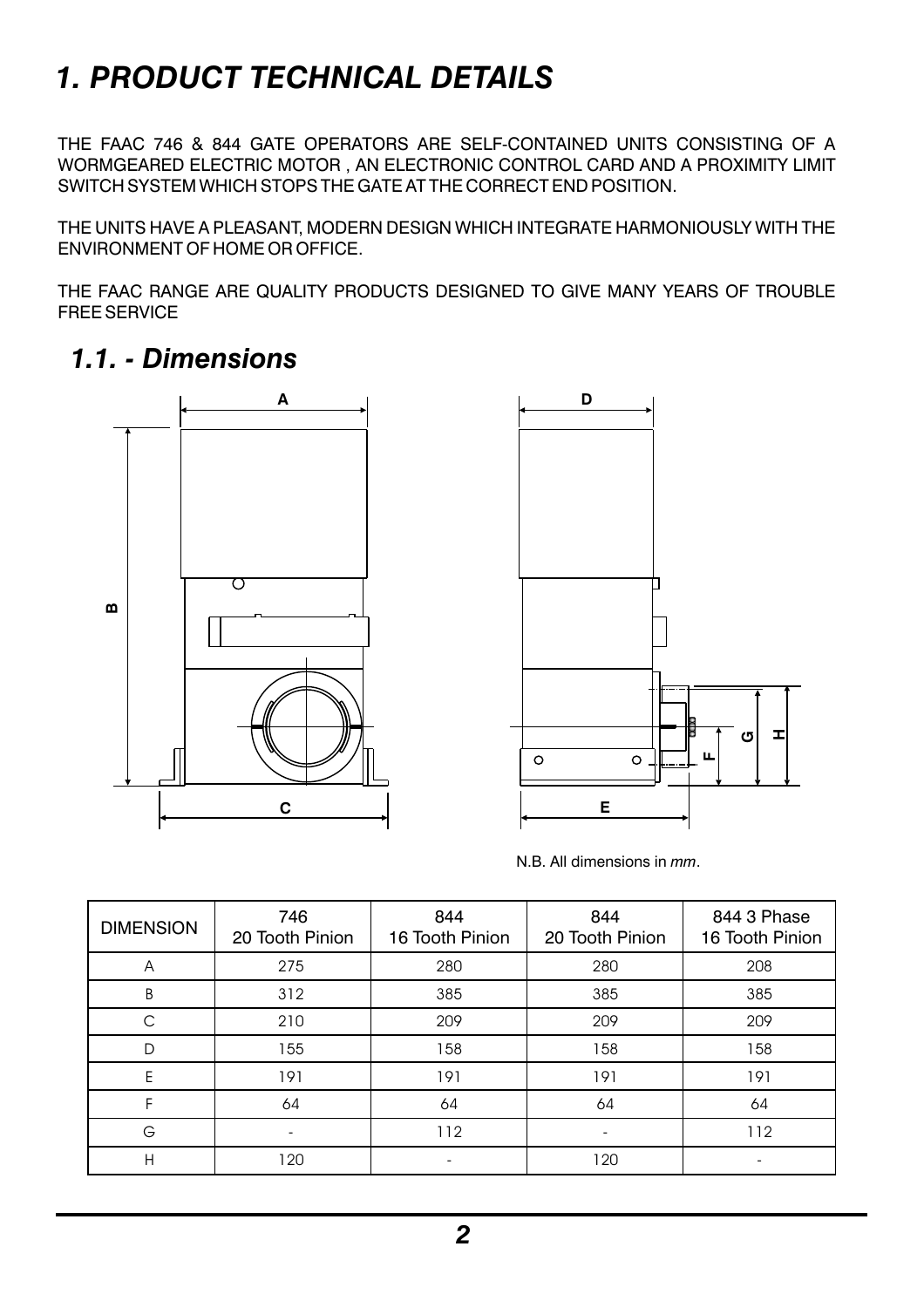| ĵ      |  |
|--------|--|
|        |  |
| ļ      |  |
|        |  |
|        |  |
|        |  |
|        |  |
|        |  |
|        |  |
|        |  |
|        |  |
|        |  |
|        |  |
|        |  |
|        |  |
|        |  |
|        |  |
|        |  |
|        |  |
|        |  |
|        |  |
|        |  |
|        |  |
|        |  |
|        |  |
| Ì      |  |
|        |  |
|        |  |
| I<br>i |  |
|        |  |
| Ï<br>f |  |

| MODEL                       | 746                     | 844                           | 8443 PHASE                     |
|-----------------------------|-------------------------|-------------------------------|--------------------------------|
| <b>POWER SUPPLY</b>         | 230V ~ (+6% - 10%) 50Hz | 230V ~ (+6% - 10%) 50Hz       | 380V, 3 Phase 4 wire available |
| ABSORBED POWER              | 300W                    | 650W                          | 900W                           |
| <b>CURRENT DRAW</b>         | 1.5A                    | 3.5A                          | 2.5A                           |
| MAX. STARTING THRUST        | 18kgF (Z20)             | 45khF (Z16) - 35kgF (Z20)     | 50kgF (Z16)                    |
| <b>TEMPERATURE RANGE</b>    | -20TO 55°C              | $-20$ TO 55°C                 | $-20$ TO 55 $^{\circ}$ C       |
| <b>MOTORSPEED</b>           | 1400rpm                 | 1400rpm                       | 1400rpm                        |
| REDUCTION RATIO             | $1 + 30$                | $1 + 30$                      | $1 + 30$                       |
| No. OF PINON TEETH          | 20                      | Z16 (Z20)                     | Z <sub>16</sub>                |
| <b>RACK PITCH</b>           | 4MODULE                 | 4MODULE                       | 4MODULE                        |
| GATE SPEED                  | 12m/min                 | 9.5m/min (Z16), 12m/min (Z20) | $9.5m$ min                     |
| WINDING THE RMAL PROTECTION | $120^{\circ}$ C         | $135^{\circ}$ C               | $135^{\circ}$ C                |
| <b>DUTY CYCLE</b>           | 40% (SEE PAGE 6)        | 40% (SEE PAGE 6)              | 40% (SEE PAGE 6)               |
| OIL QUANTITY                | 1.8 LITRES              | 1.8 LITRES                    | 1.8 LITRES                     |
| <b>TYPE OF OIL</b>          | <b>FAAC XD 220</b>      | FAACXD 220                    | FAACXD 220                     |
| HOUSING PROTECTION          | IP 55                   | IP 55                         | <b>P55</b>                     |
| GEAR MOTOR WEIGHT           | 14kg                    | 15kg                          | 18kg                           |
| STARTING CAPACITOR          | $25\mu$ F               | $35\mu$ F                     | ⋚                              |
| CLUTCH                      | BIDISK IN OIL BATH      | BIDISKIN OIL BATH             | BIDISKIN OIL BATH              |
| CONTROL UNIT                | CENTURION CP81          | CENTURION CP81                | CENTURION CP81 3 PHASE         |
| LIMIT SWITCH                | <b>INDUCTIVE</b>        | INDUCTIVE                     | <b>INDUCTIVE</b>               |
| MAX. GATE WEIGHT            | (Z20) 800kg             | (Z16) 1800kg                  | (Z16) 2200kg                   |
|                             |                         | (Z20) 1000kg                  |                                |
|                             |                         |                               |                                |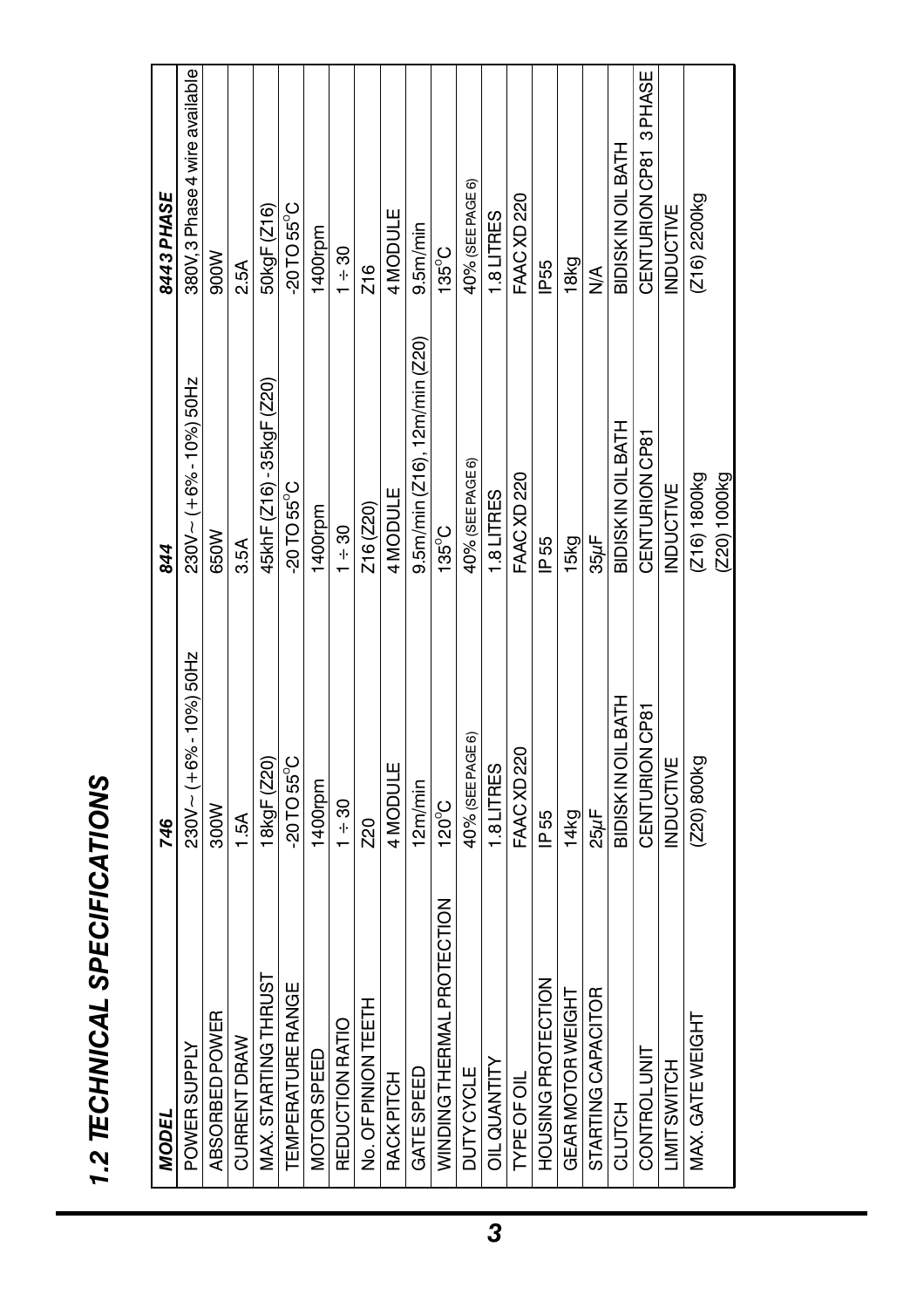## *2.1 RECOMMENDED TOOLS 2. PRODUCT INSTALLATION*

# **STEEL BITS, 3 - 12mm FLAT and RING SPANNER 8, 10, 13, 17 & 19mm No 1. PHILLIPS SCREW DRIVER 5mm FLAT CRIMPING TOOL AND PIN LUGS PLIERS/SIDE CUTTER HAMMER G-CLAMP TAPE MEASURE ALLEN KEYS 3mm ACROSS FLATS 5mm ACROSS FLATS HACKSAW SOLDERING IRON WELDING MACHINE SPADE PICK LEVEL ELECTRIC DRILLING MACHINE**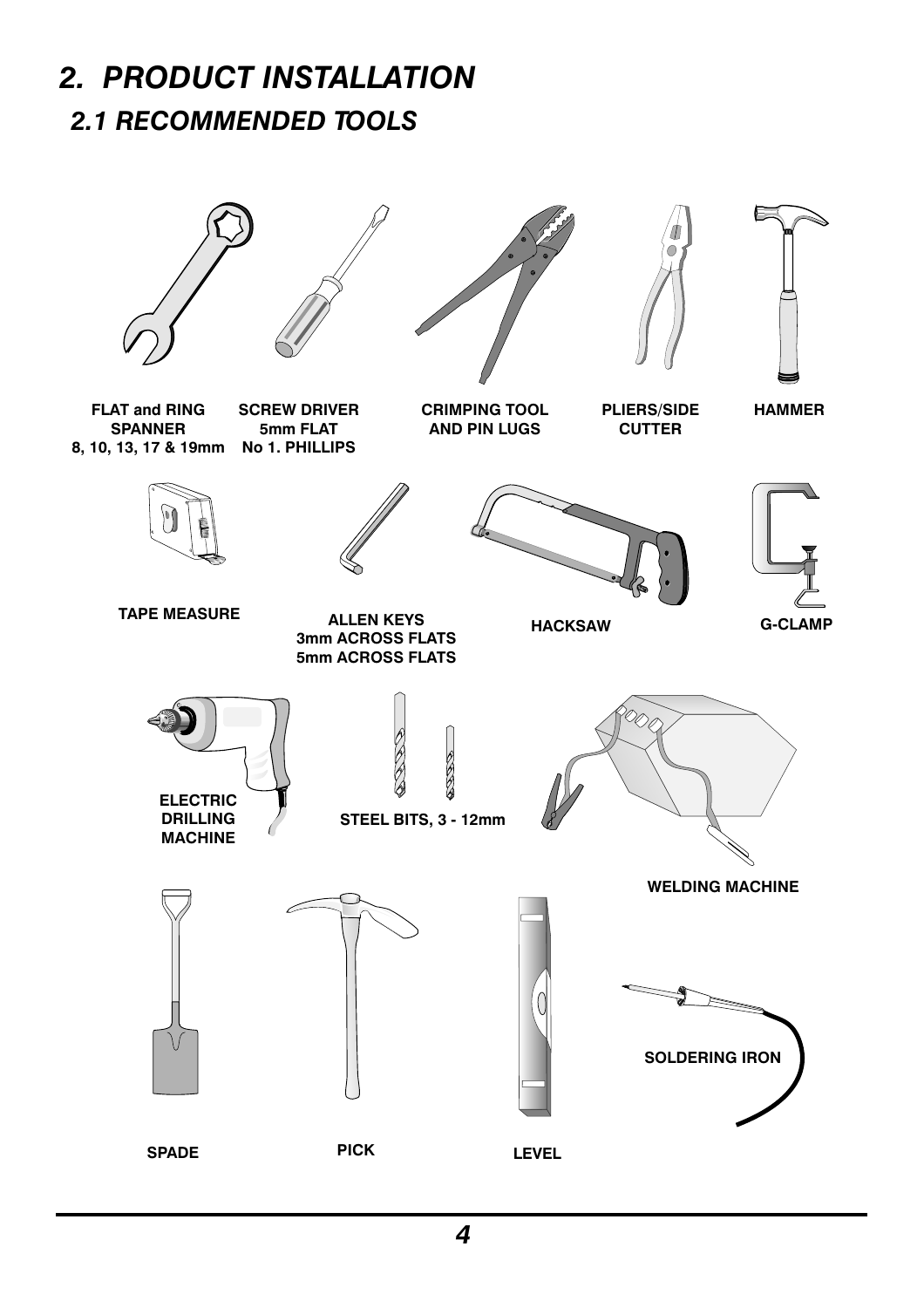# *2.2 CABLE REQUIREMENTS*



**TABLE 1**

| <b>NO</b> | <b>DESCRIPTION</b>                                         | <b>NO OF</b><br><b>CORES</b> | SIZE <sub>1</sub><br>mm | <b>OPTIONAL</b> | $\star$ CABLE TYPE                                 |
|-----------|------------------------------------------------------------|------------------------------|-------------------------|-----------------|----------------------------------------------------|
| †A        | <b>220V AC SUPPLY CABLE</b>                                | $2 + E$                      |                         |                 |                                                    |
|           | or 380V 30 ALTERNATIVE MODEL                               | $4 + E$                      | 1,5                     |                 | <b>NORSK IN CONDUIT OR S.W.A.</b>                  |
| # B       | <b>INTERCOM IN HOUSE &amp; STATUS</b><br><b>SIGNALLING</b> | $n1 + 6$                     | 0,2                     |                 | <b>INTERCOM IN CONDUIT</b>                         |
| c         | <b>INTERCOM - GEARBOX TO GOOSENECK</b>                     | n <sub>2</sub>               | 0,2                     |                 | <b>INTERCOM IN CONDUIT</b>                         |
| D         | PILLAR LIGHTS                                              | $2 + E$                      | 0,5                     | X               | <b>NORSK IN CONDUIT OR S.W.A.</b>                  |
| Е         | <b>REMOTE RECEIVER</b>                                     | 3                            | 0,2                     | X               | <b>INTERCOM/CABTYRE/</b><br><b>G.P. IN CONDUIT</b> |
| Е         | <b>PEDESTRIAN KEYSWITCH</b>                                | $\overline{2}$               | 0,2                     | x               | <b>INTERCOM/CABTYRE/</b><br><b>G.P. IN CONDUIT</b> |
| G         | <b>INFRA RED BEAM</b>                                      | 3                            | 0,2                     | X               | <b>INTERCOM/CABTYRE/</b><br><b>G.P. IN CONDUIT</b> |

**= CABLE TYPE IS MINIMUM RECOMMENDATION**  $\mathbf{\hat{x}}$ 

**S.W.A. = STEEL WIRE ARMOURED**

- **G.P. = GENERAL PURPOSE HOUSE WIRING OR PANEL FLEX**
- **n1 = CONSULT INTERCOM SUPPLIER FOR REQUIRED NO. OF CORES**
- **n2 = CONSULT INTERCOM SUPPLIER FOR REQUIRED NO. OF CORES**
- $\pm$ **= FOR OPTIMUM LIGHTNING PROTECTION USE SCREENED CABLE EARTHED AT BOTH ENDS**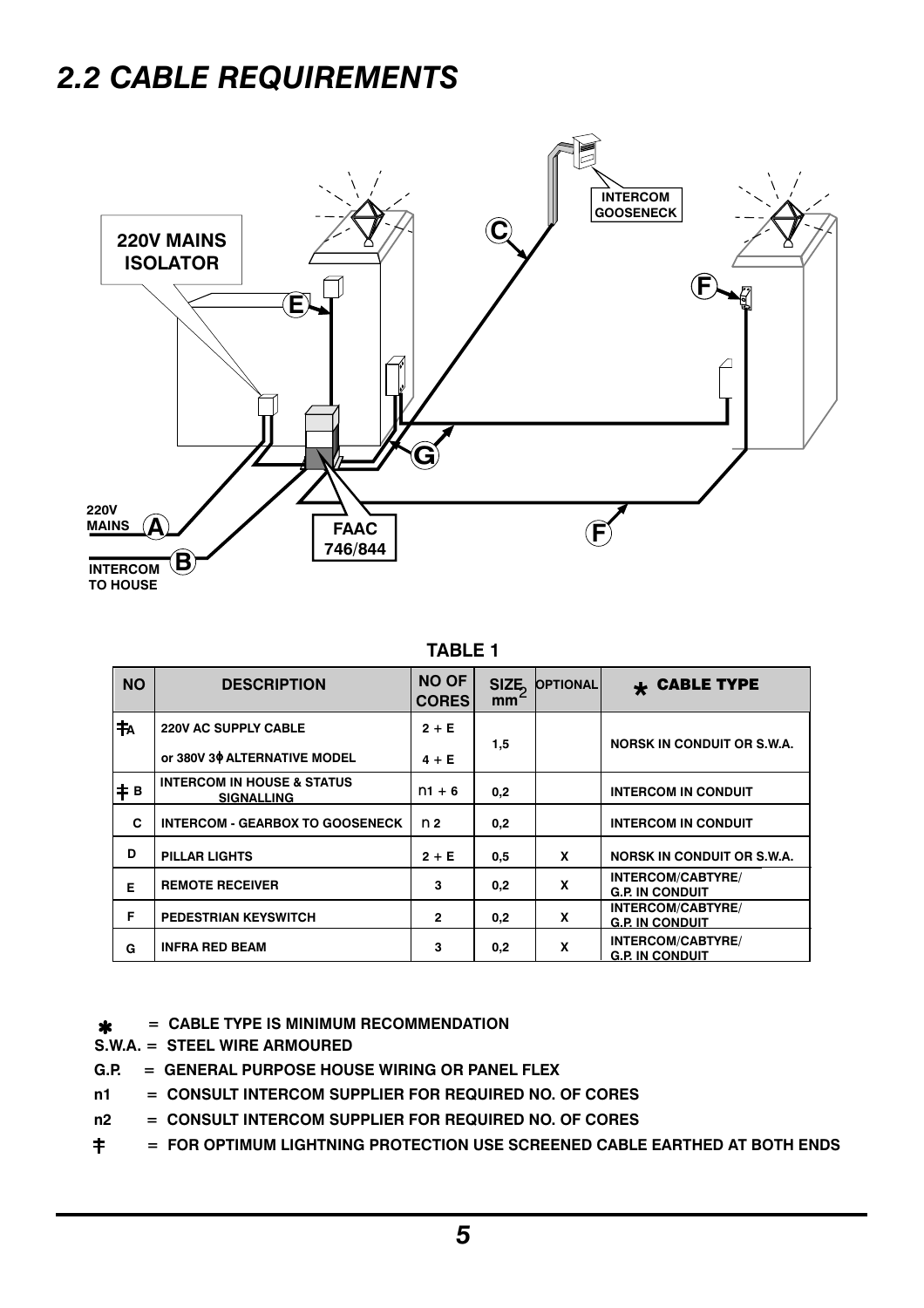# *2.3 GATE REQUIREMENTS*

It is important to ensure that the motor is capable of moving the gate as required. Duty cycle must be considered:

#### *MAXIMUM DUTY CYCLE CURVE*

The curve makes it possible to determine the maximum operating time with respect to the duty cycle (F).

e.g., the 746 and 844 operators can work continuously at a duty cycle of 40%.

To ensure smooth running, operation should be kept within the duty area under the curve.

**Important note.** The curve was plotted on the basis of operation at a temperature of 24 $\mathrm{^{\circ}C}$ . Allow for up to 20% reduction of the duty cycle in case of exposure to direct sunlight and/or higher ambient temperatures.

#### **Calculating the duty cycle**

The duty cycle is the percentage of the actual operating time (opening plus closing plus pause time). The formula for calculating it is the following:

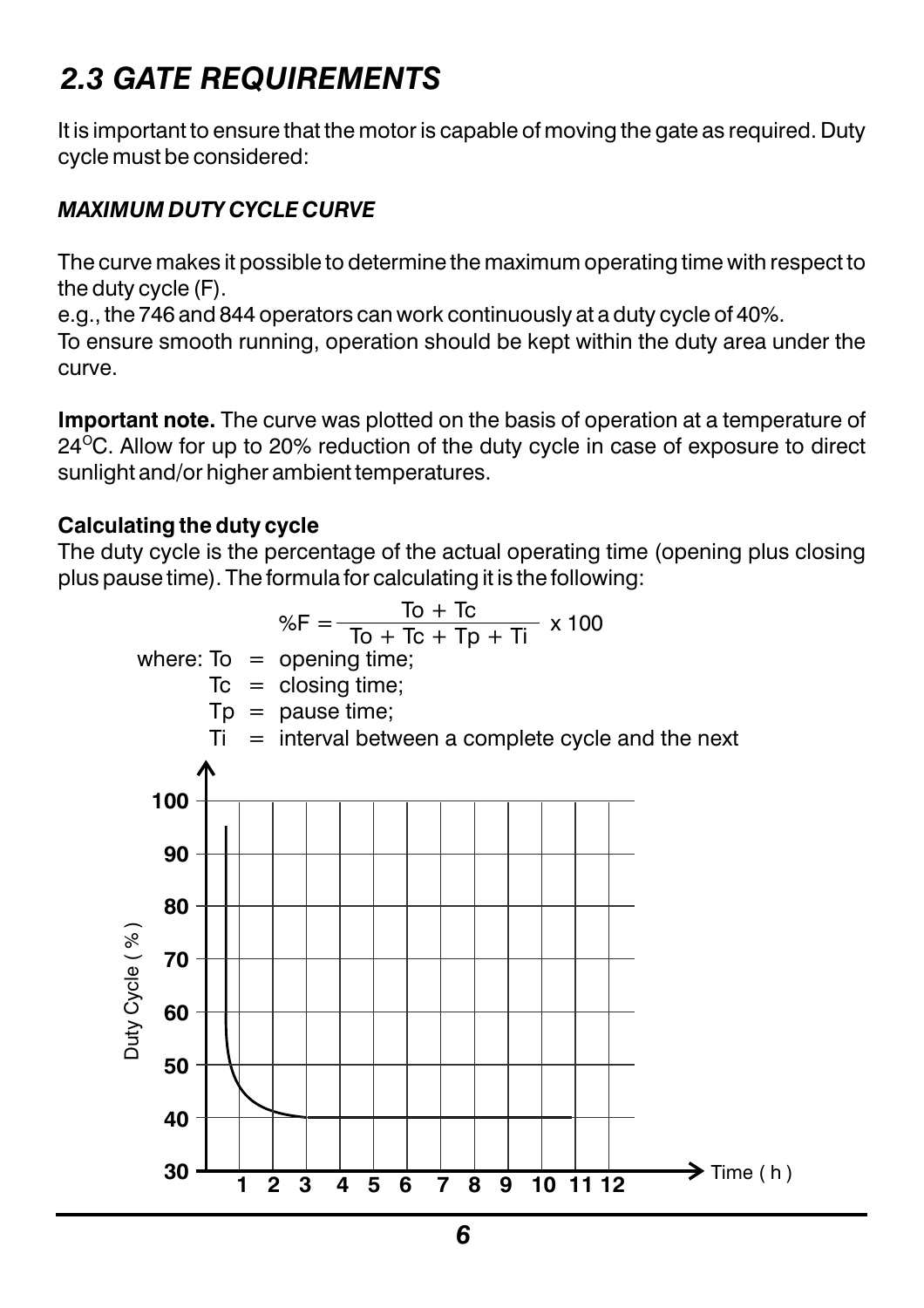#### **ENSURE THAT THE GATE IS FITTED WITH CORRECT END STOPS, ETC. AS SHOWN IN THE SKETCHES BELOW.**







*NOTE 1***: The Bottom of the Round Bar (T Bar or Channel Iron) should be Level with the Ground (or not exceeding 5 mm High).**



#### *NOTE 2***: Requirements of END STOP:**

**- Stop Gate in Fully Open Position;**

**- Strong Enough to Resist Full Thrust of Motor.** 

#### *NOTE 3***: CATCH BRACKET**

- **Secure Front of Gate When Fully Closed;**
- **Prevent Front of Gate from Being Lifted;**
- **Strong Enough to Resist Full Thrust of Motor;**

**- Gate Must Slide Smoothly into Catch Bracket.**

#### *NOTE 4***: GUIDE ROLLERS**

 **- Guide rollers must be installed. Ensure that the gap between the gate and the guide roller bracket is such that the gate cannot be lifted off the motor pinion.**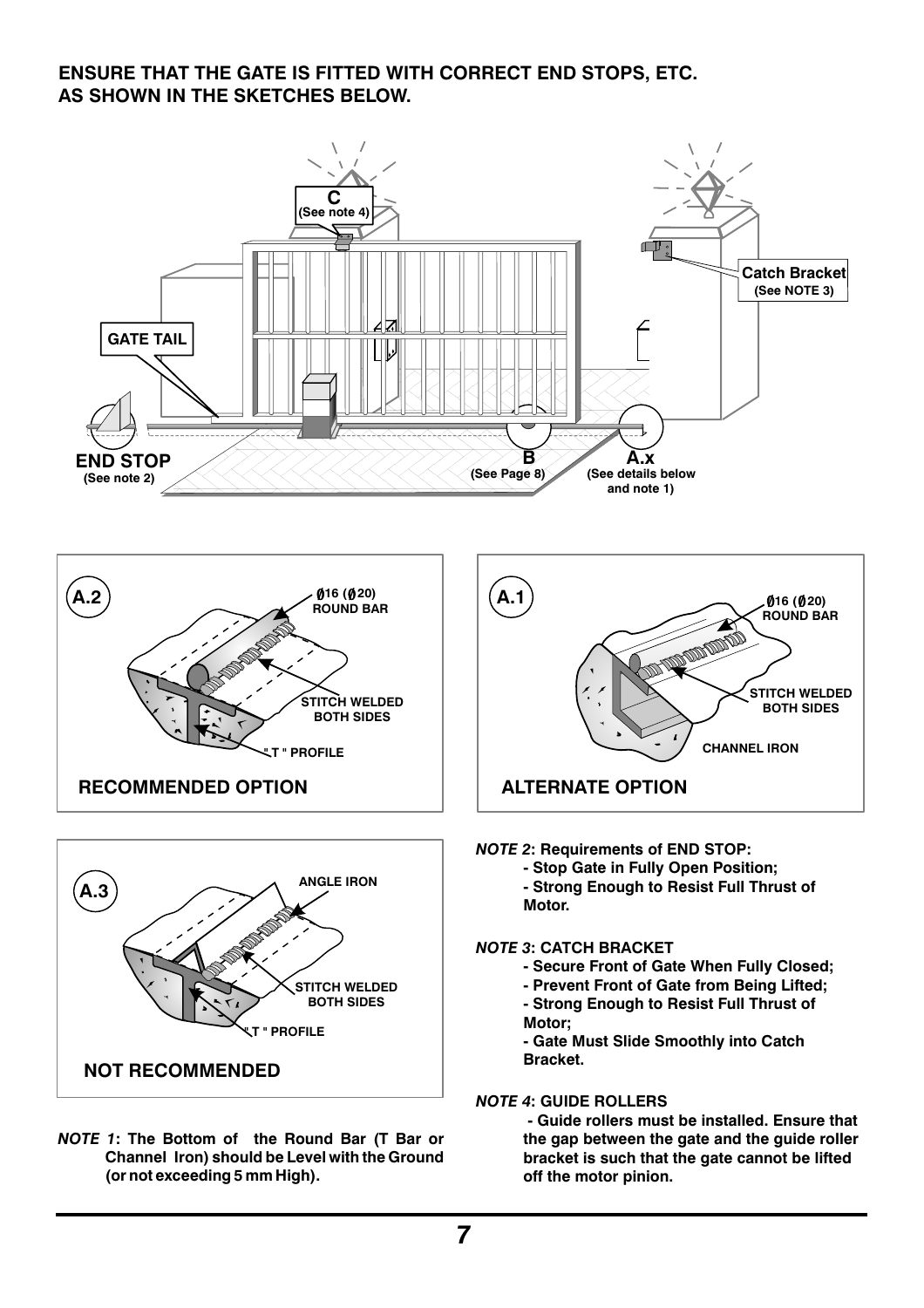

*CONSULT THE ADJACENT TABLE TO DETERMINE THE CORRECT GATE WHEEL ROOT SIZE AND ROUND BAR TRACK DIAMETER REQUIRED IN RESPECT OF GATE MASS AND DUTY.*

| DUTY                                         |   |                          |                  | <b>GATE MASS</b>                      |                   |  |  |
|----------------------------------------------|---|--------------------------|------------------|---------------------------------------|-------------------|--|--|
|                                              |   | up to<br>300kg           | up to<br>600kg   | up to<br>1200kg                       | up to<br>2400kg   |  |  |
|                                              |   |                          |                  | WHEEL OUTER DIAMETER ( ROOT DIAMETER) |                   |  |  |
|                                              | А | 80mm                     | 80 <sub>mm</sub> | 120mm                                 | 190 <sub>mm</sub> |  |  |
| Low<br>duty                                  |   | $(*65mm)$                | (65mm)           | (100mm)                               | (165mm)           |  |  |
|                                              |   | ROUND BAR TRACK DIAMETER |                  |                                       |                   |  |  |
|                                              | В | 16mm                     | 16mm             | 20 <sub>mm</sub>                      | 25 <sub>mm</sub>  |  |  |
| <b>WHEEL OUTER DIAMETER ( ROOT DIAMETER)</b> |   |                          |                  |                                       |                   |  |  |
|                                              | А | 80 <sub>mm</sub>         | 120mm            | 190mm                                 |                   |  |  |
| High                                         |   | (65mm)                   | (100mm)          | (165mm)                               |                   |  |  |
| duty                                         |   | ROUND BAR TRACK DIAMETER |                  |                                       |                   |  |  |
|                                              | в | 16mm                     | 20mm             | 25 <sub>mm</sub>                      |                   |  |  |
|                                              |   |                          |                  |                                       | *V Profile        |  |  |

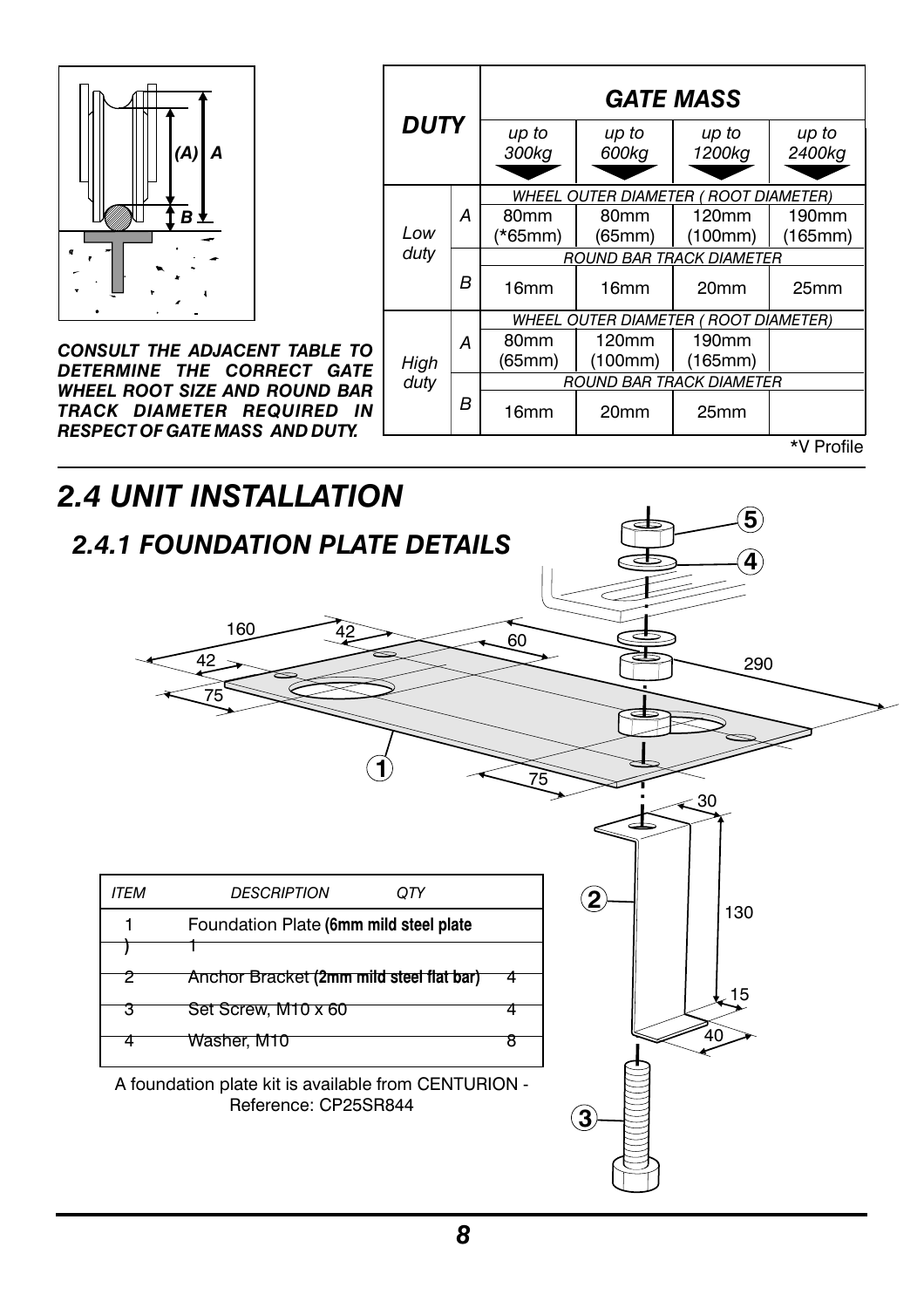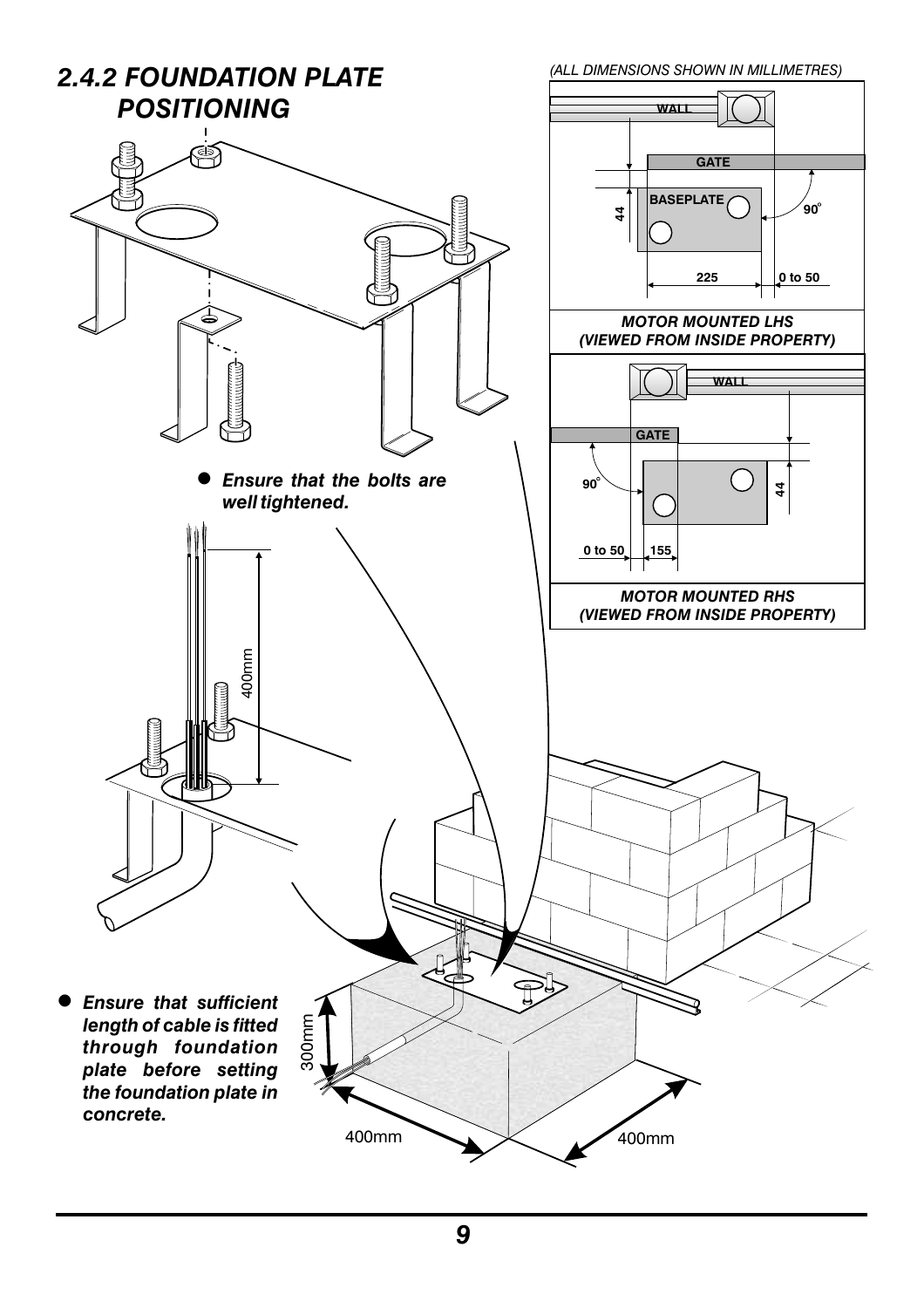## *2.4.3 ACCESSING CONTROLLER MODULE*



### *2.4.4 POSITIONING GEARBOX*

- <sup>l</sup> *Leave at least a 5mm gap between the lower gearbox nuts (1) and the nuts which secure the foundation plate bolts.*
- **•** Feed cables (2) into the *operator while lowering gearbox onto the studs (3).*
- <sup>l</sup> *Gearbox must be firmly secured between top and bottom nuts (4) and washers (5) as shown.*

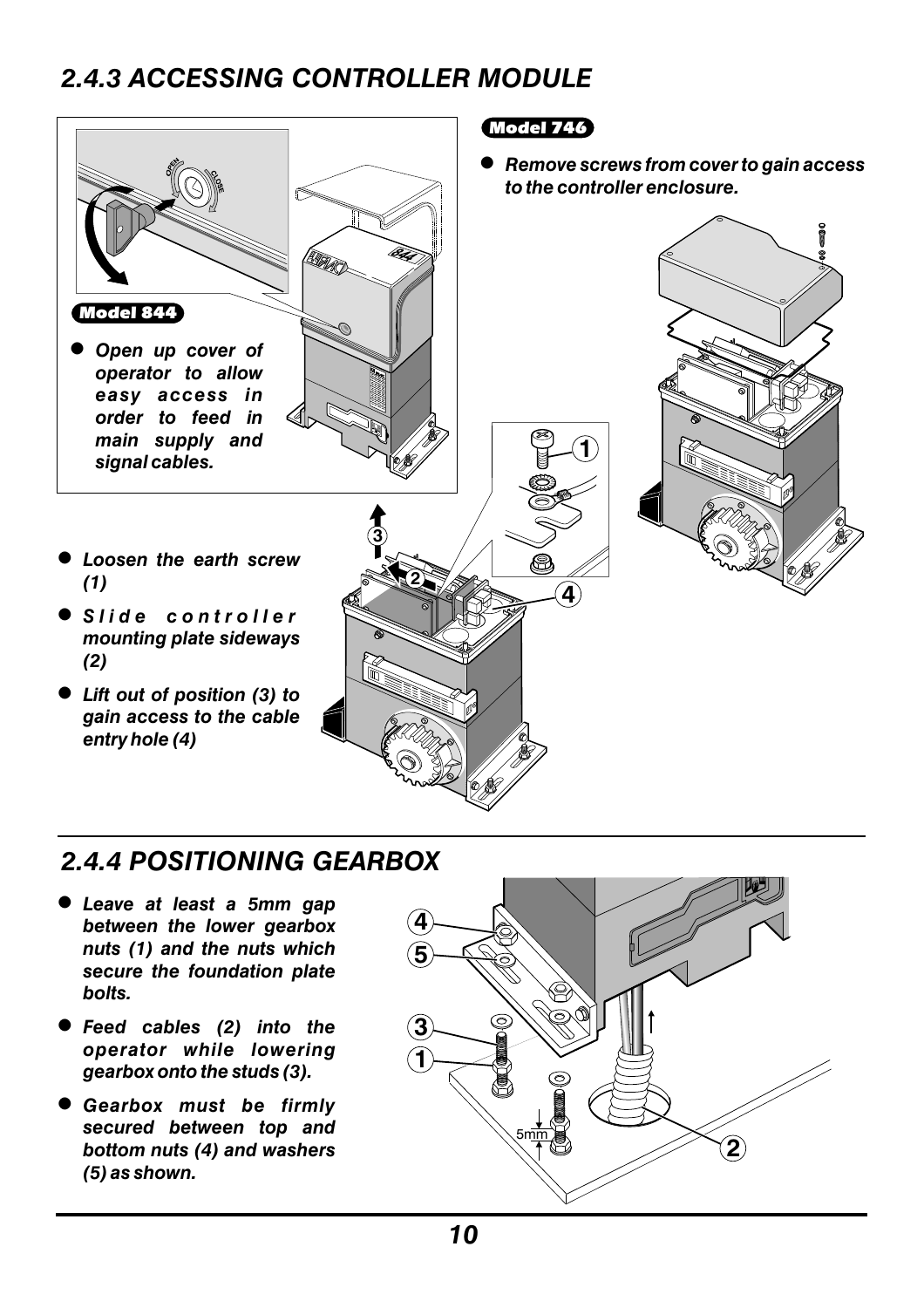## *2.4.5 ADJUSTING GEARBOX POSITION*

- **I** Using the slotted holes in the angle *brackets, slide the operator forwards or backwards to be in the correct position to mount the rack and the limit switch plates.*
	- **Dimension is critical, if striker is too close it might foul and damage the inductive limit. If it is too far it might not activate the limit.**
	- $**$  Check that there is little or no lateral movement  **of the gate, particularly when striker slides past inductive limit. See note**  $\star$  **above.**



## *2.4.6 MOUNTING OF RACK*

- $\bullet$  Attach steel rack to gate *using the 25x25x2mm angle brackets (1) supplied, spaced approximately 350mm apart.*
- <sup>l</sup> *Distance between centreline of rack and edge of gate should be 25mm (2)*
- <sup>l</sup> *Rack must be mounted level with a 2-3mm clearance (3)*



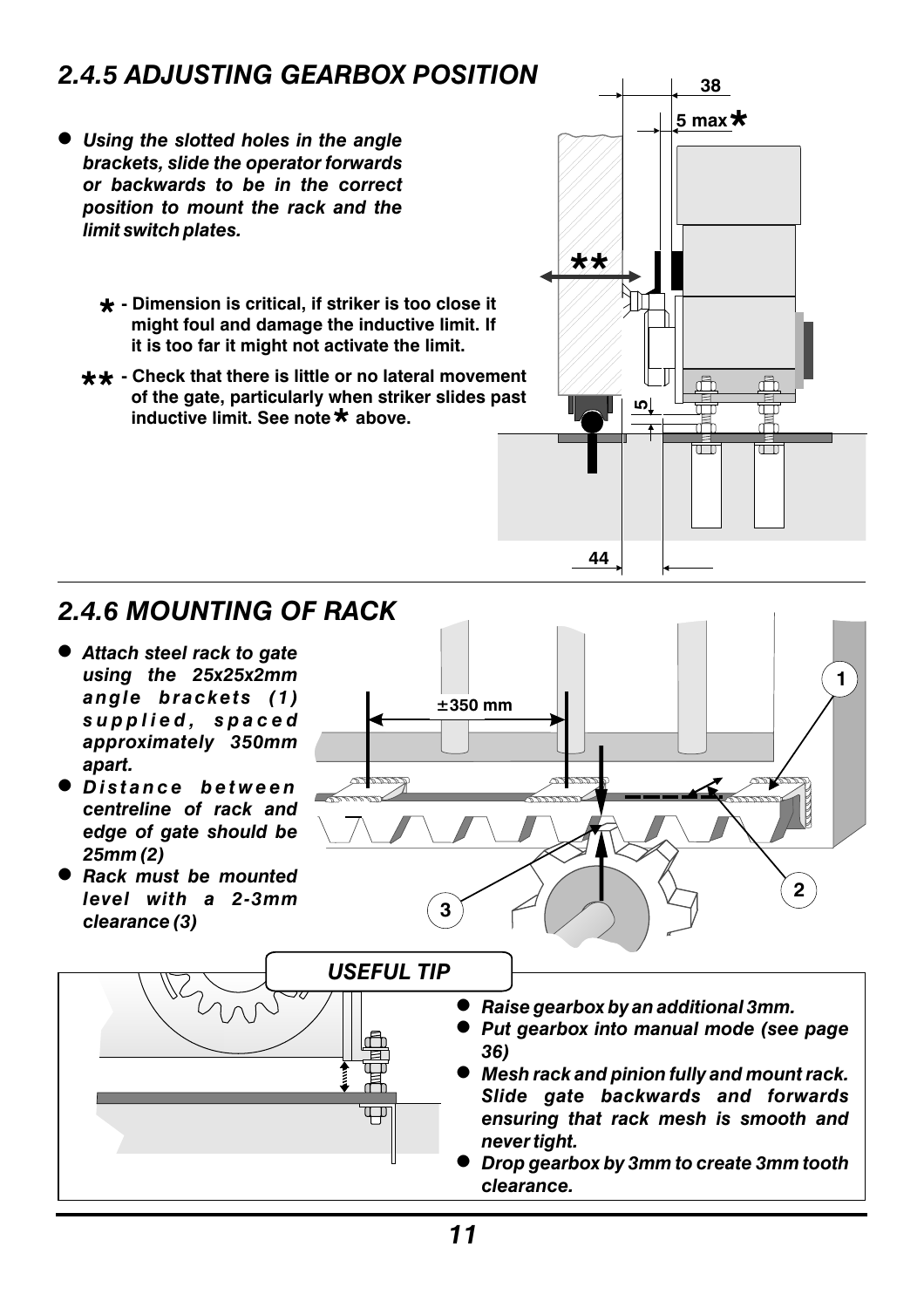### *JOINING STEEL RACK*

- <sup>l</sup> *Cut off short length of rack (approx. 200mm)*
- <sup>l</sup> *Clamp the new pieces to the off cut.*
- <sup>l</sup> *Weld pieces together where indicated.*



#### *MOUNTING and JOINING of NYLON RACK (RAZ)*

- **( MAXIMUM GATE MASS 500 kg )**
- <sup>l</sup> *Work from RHS of the gate to LHS to ensure rack clips together.*
- <sup>l</sup> *Screw nylon rack onto gate using fasteners provided.*
- <sup>l</sup> *Use fasteners 230mm apart.*

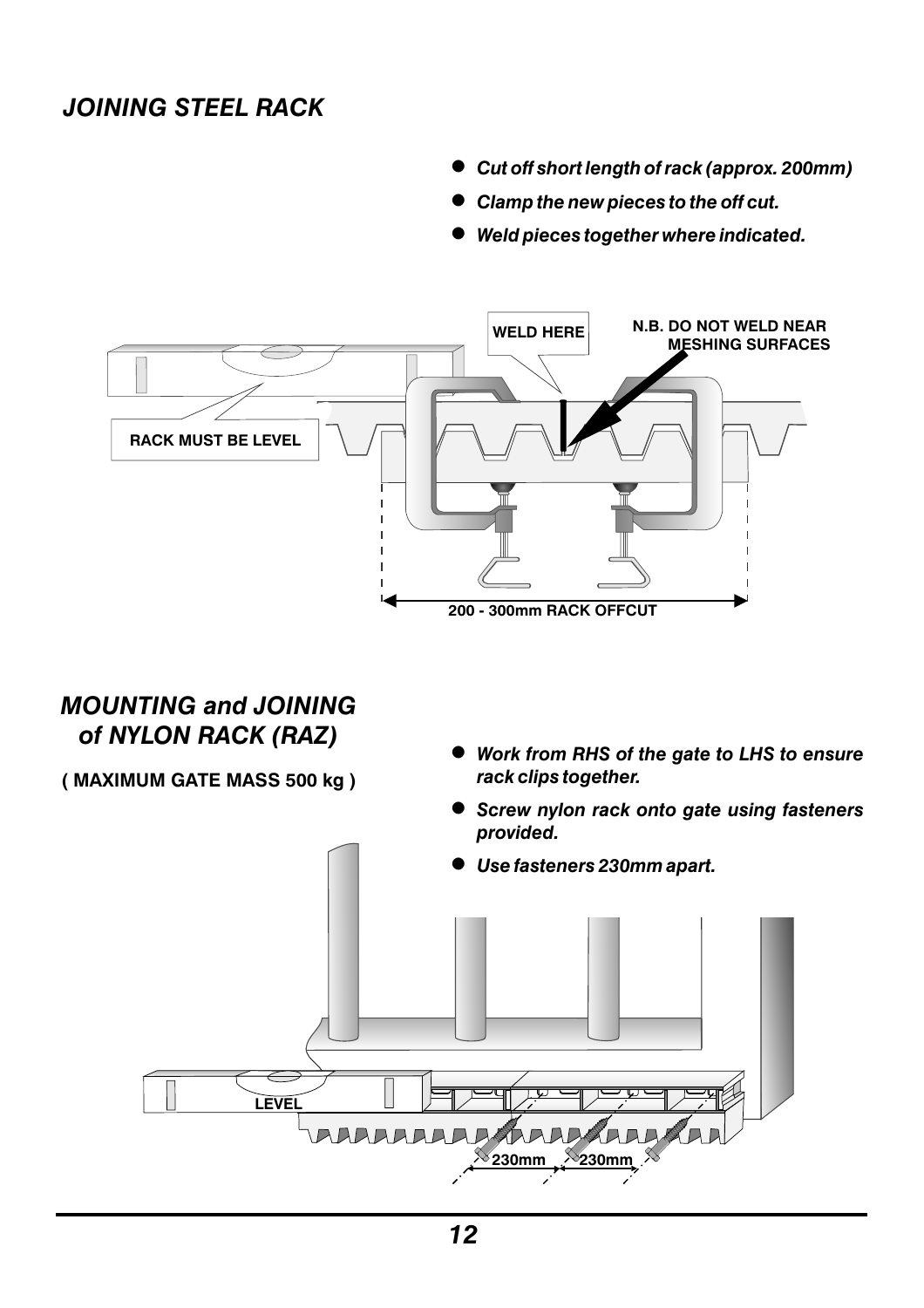## *2.4.7 MOUNTING AND POSITIONING LIMIT SWITCH PLATES*



- <sup>l</sup> *The FAAC 746 & 844 operators are fitted with an inductive proximity limit switch (1). When the limit switch plate mounted to the top of the rack slides past the limit switch the operator stops the gate.*
- **b** Assemble the limit switch plate as shown, positioning the stop plate (2) centrally on the *mounting studs of the support bracket (3).*
- <sup>l</sup> *Slide the gate open leaving a 20mm gap before the end stop.*
- Position the support bracket and stop plate on top of the rack with the center line of the *stop plate adjacent either mark (B) or (N) of the limit switch .*
- Use mark (B) if the motor is mounted on the LHS (viewed from inside the property).
- $\bullet$  Use mark (N) if the motor is mounted on the RHS (viewed from inside the property).
- Gap between the stop plate and limit switch must be less than 5mm. Compensate for *sideways movement of the gate (see page 11). Repeat steps above for closed limit using other mark.*
- <sup>l</sup> *Refer to commissioning section 4, page 24, before testing.*
- <sup>l</sup> *Fine adjustment of stop plates is done once the limit switch polarity (see page 27) and motor direction (see page 29) are correctly set.*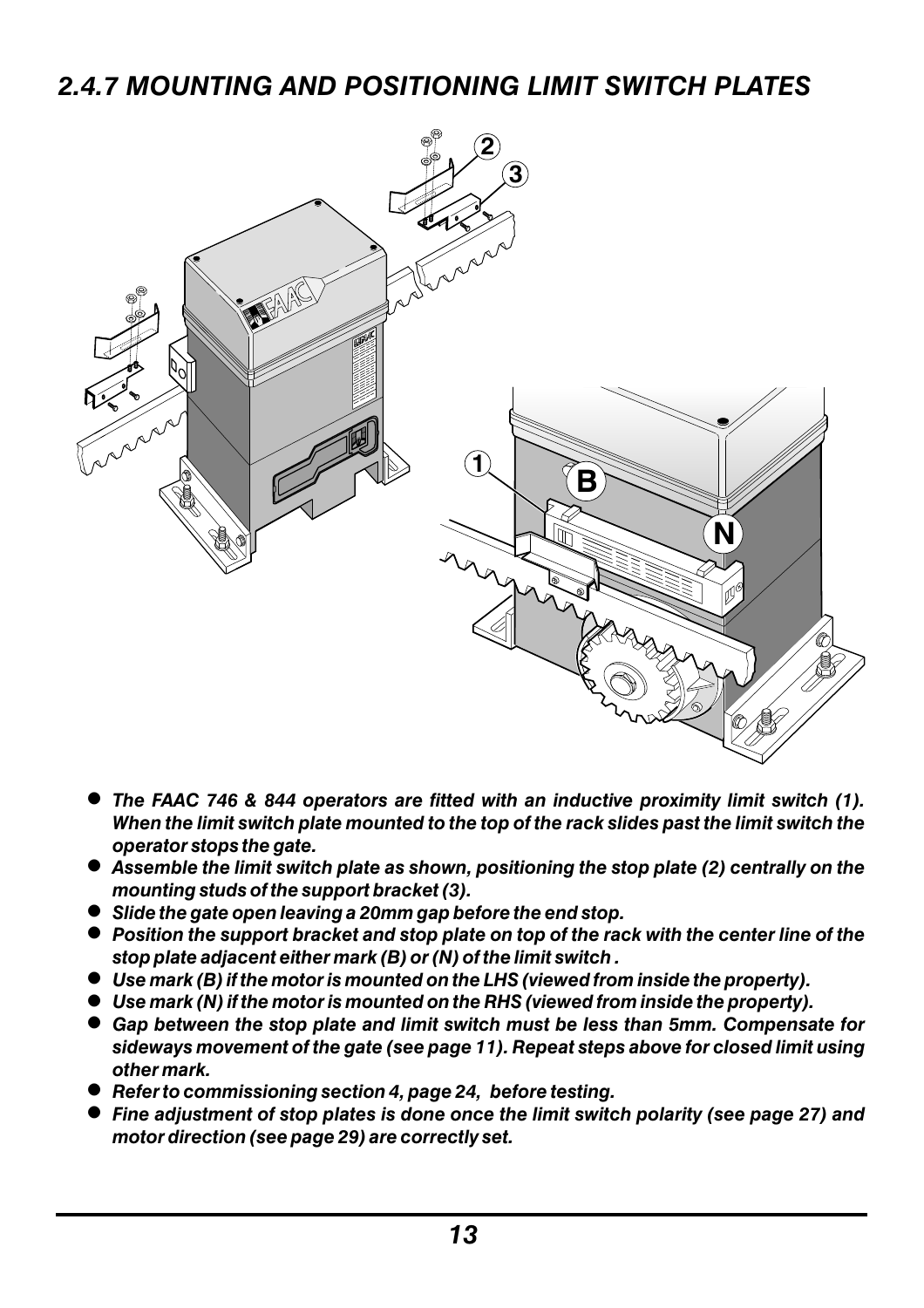# *3. ELECTRICAL CONNECTIONS*

#### **N.B.**

- 1) FOR SINGLE PHASE FAAC 746/844 MOTORS THE CP81 CONTROLLER COMBINED WITH THE CP89 POWER SUPPLY BOARD IS USED;
- 2) THE THREE PHASE FAAC 844 MOTOR IS SUPPLIED WITH A CP81 CONTROLLER, CP89 POWER SUPPLY, CONTACTORS AND THERMAL CUT OUT ( see Wiring Diagram, pg.16 );
- 3) DIFFERENT PIC MICROCONTROLLERS ARE USED ON 1Ø AND 3Ø VERSIONS.

#### **NOTES:**

FOLLOWING ARE THE WIRING DIAGRAMS FOR THE DIFFERENT CONTROLLER ASSEMBLIES:

### *CP81 CONTROLLER - AC MOTOR CONTROLLER*



*CP81 CONTROL CARD*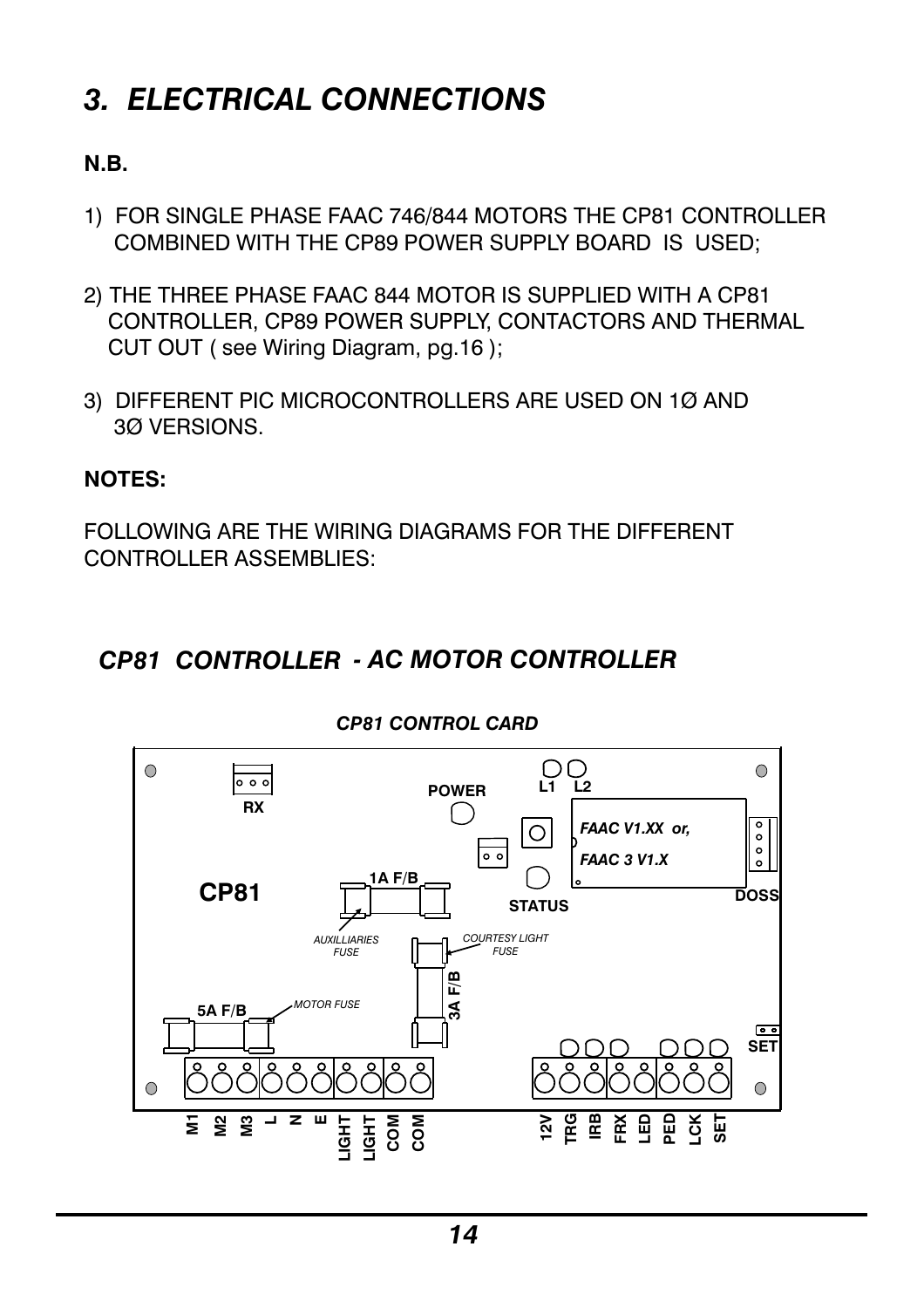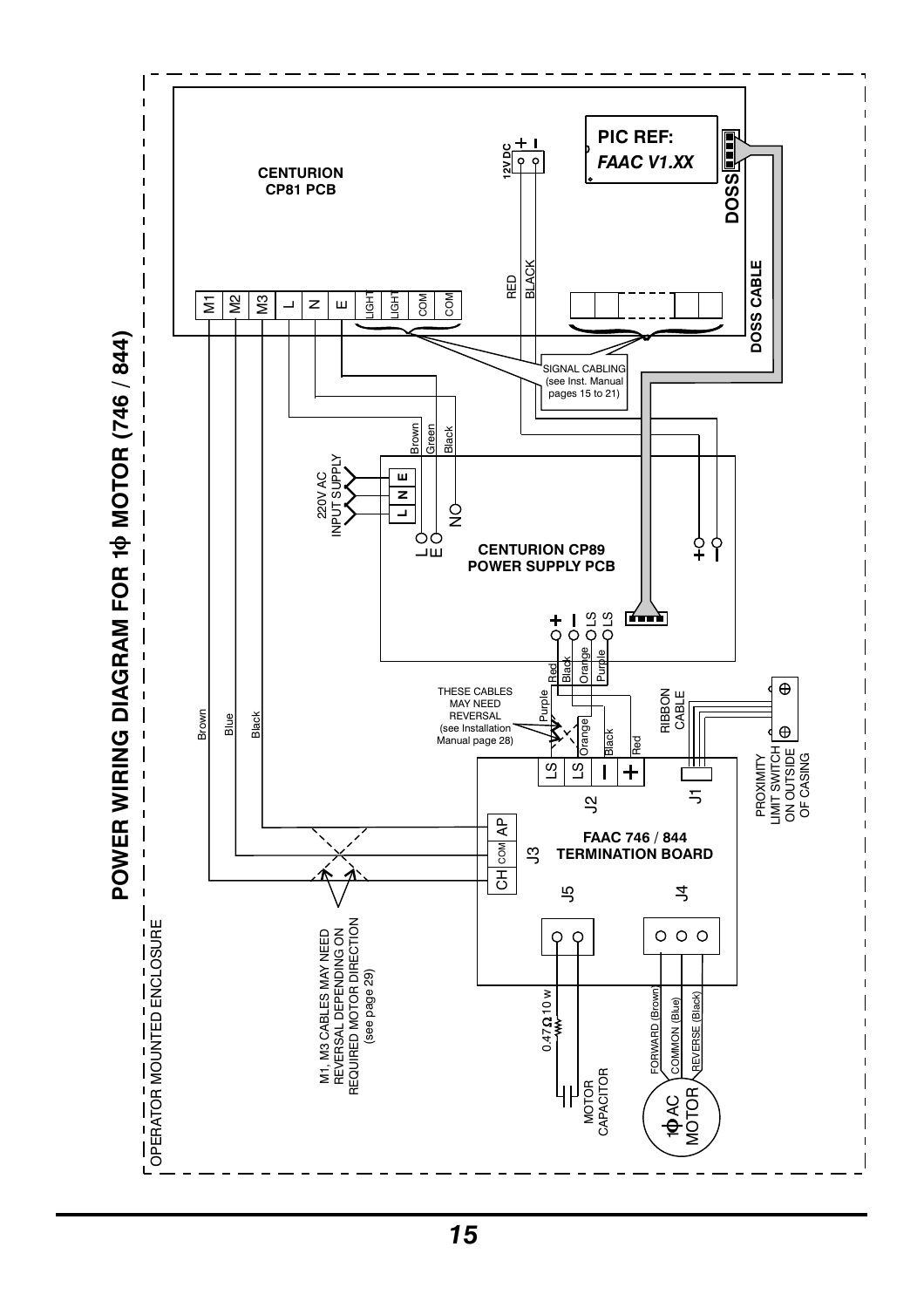

*16*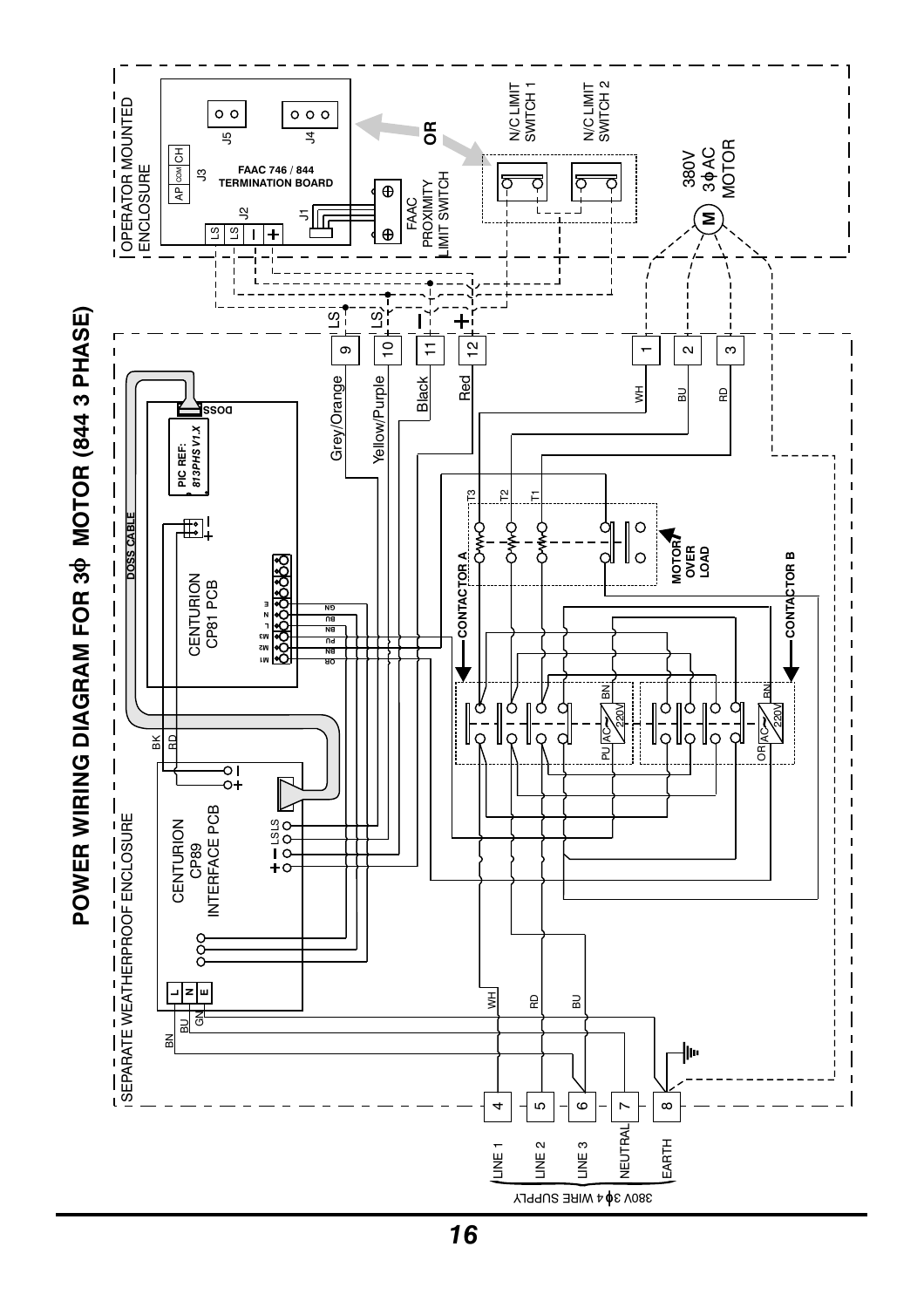## *Electrical Connections continued RADIO CONNECTIONS- (REFER TO CENTURION FOR CODING DETAILS)*



#### *SAFETY BEAM*

**N.B. IF BEAMS ARE NOT USED THEN ENSURE THAT A LINK IS FITTED FROM "COM" TO "IRB" TERMINAL ON CONTROL CARD.**



**NOTE - TYPICAL SAFETY BEAM IS SHOWN. REFER TO MANUFACTURER FOR DETAILS**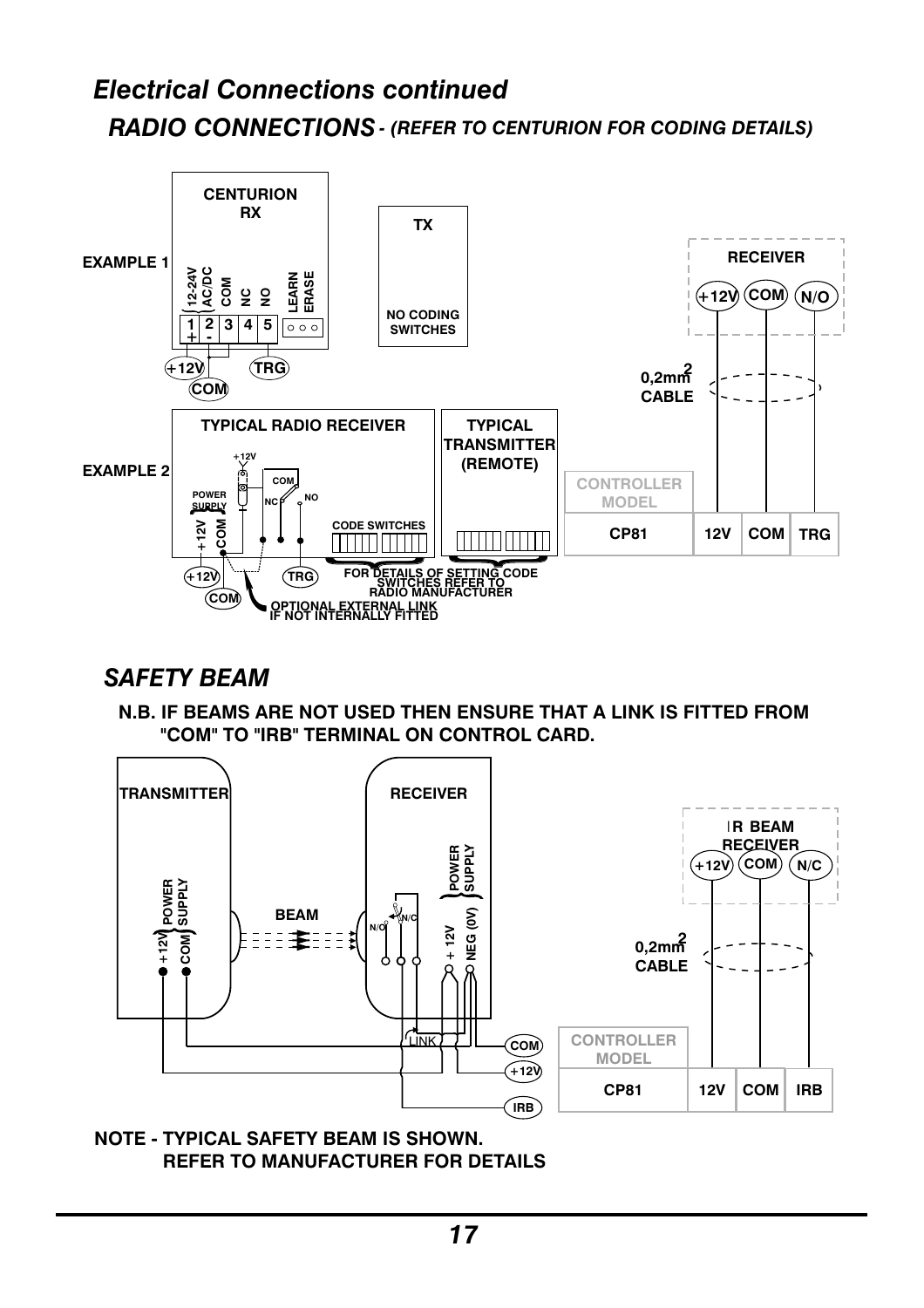#### *INTERCOM CONNECTIONS*

**NOTE: - Many different intercom types are available.**

- **Only signals necessary to interface intercom to Centurion's controller are shown.**
- **Consult intercom manufacturer for full wiring diagrams.**

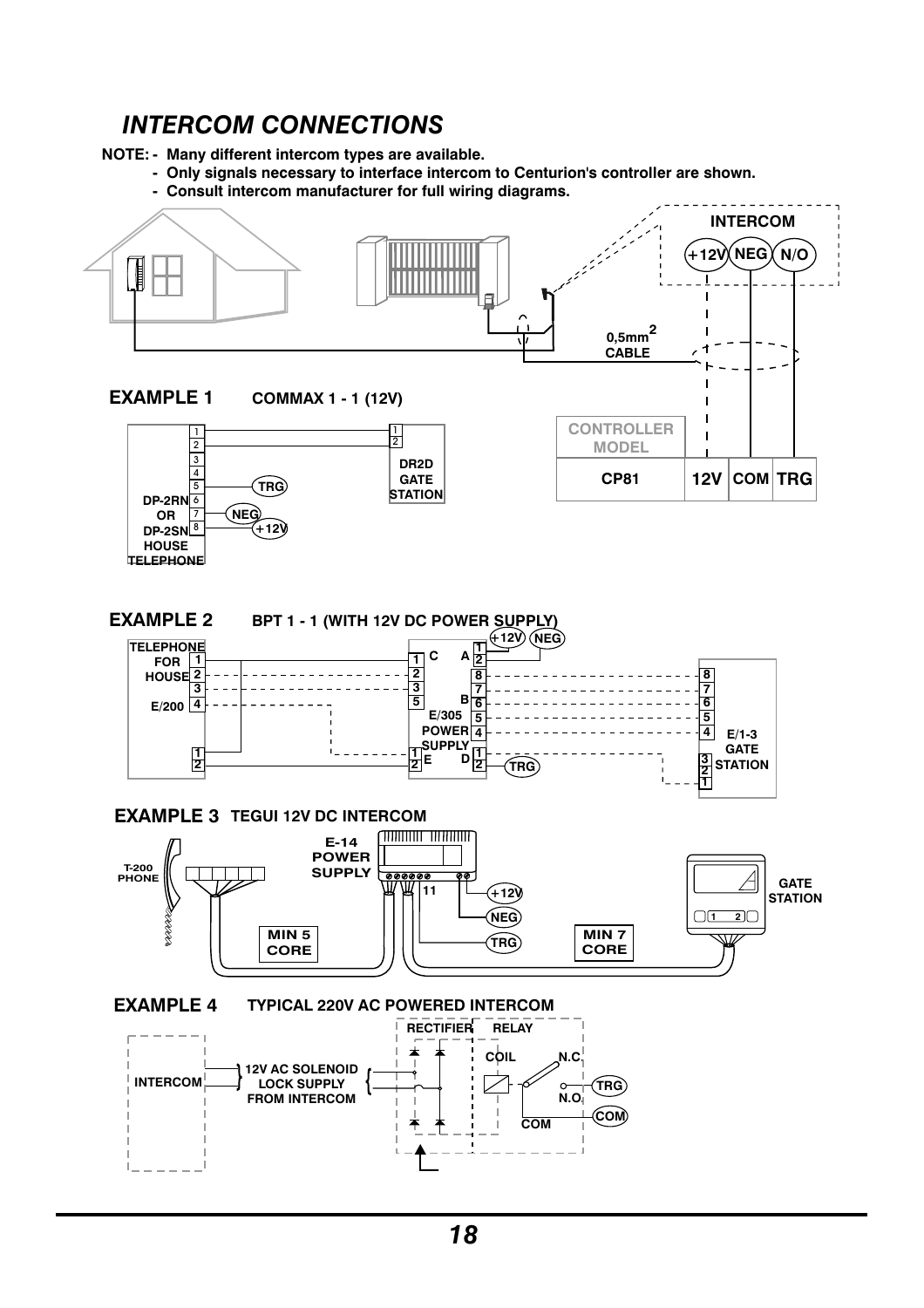

## *PEDESTRIAN KEYSWITCH*

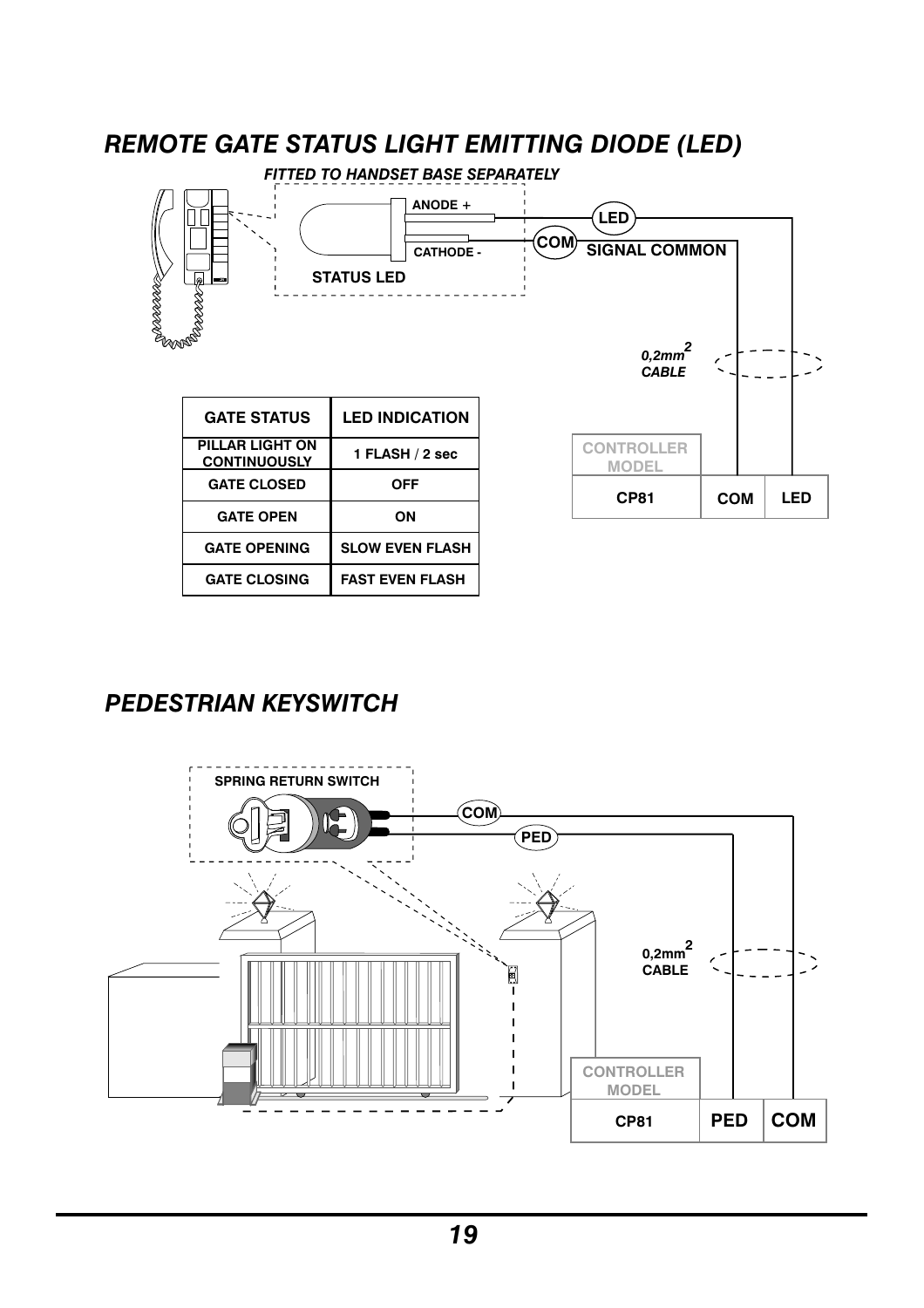

#### *REMOTE PROGRAMME SWITCH ( Activate pillar lights )*

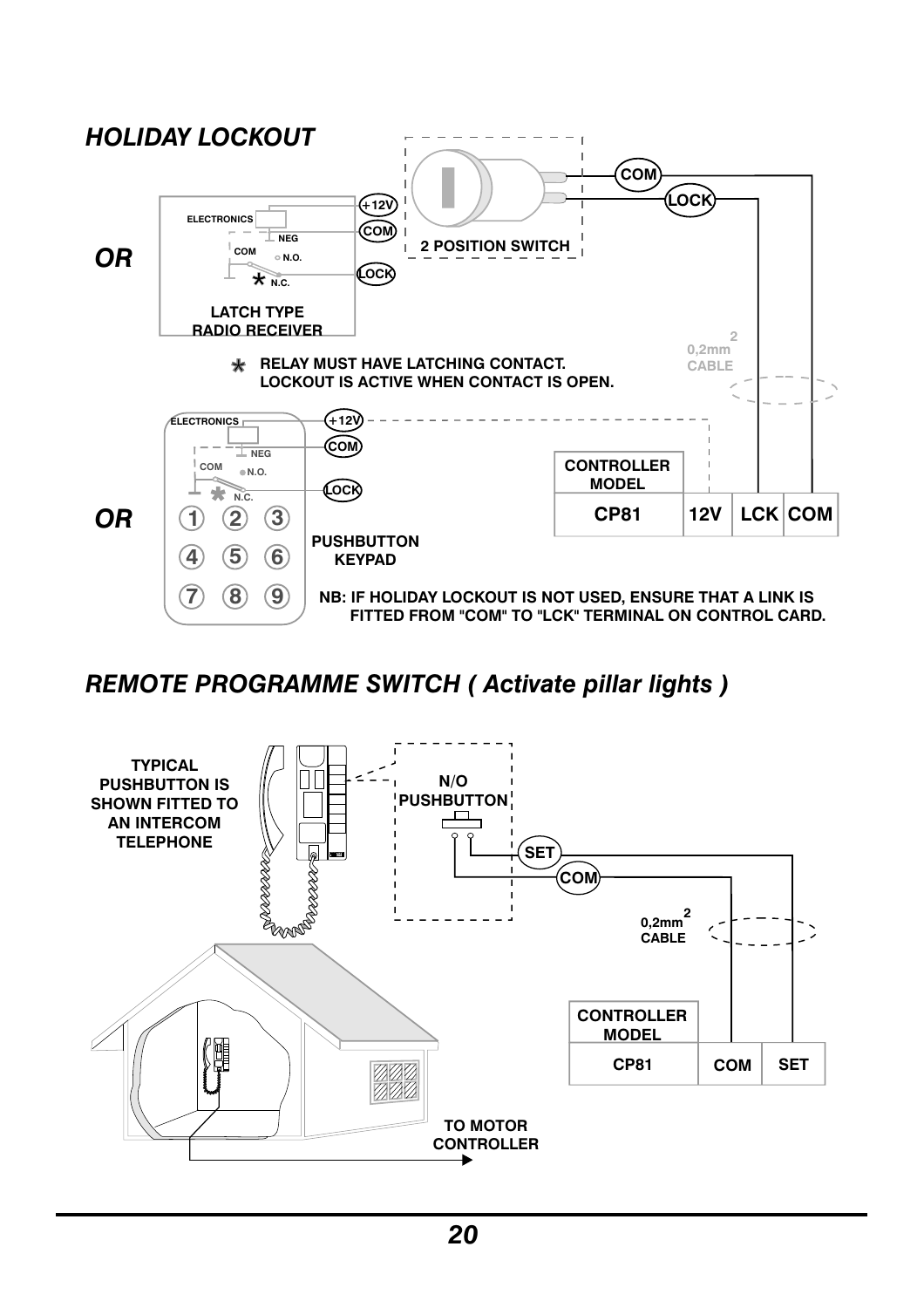#### *PILLAR LIGHT(S)* **CABLE TO CABLE FROM SUPPLY LIGHT(S) TO MOTOR CONTROLLER CONNECTOR BLOCK TO JOIN CABLES** e ⊘ **LIGHT**  $\sim$  $\overline{a}$  $\mathbf{I}$ **LIVE** ï **0,5mm NORSK 2**  $\overline{1}$ ølæ **CABLE OR (S.W.A.)**  $\blacksquare$ **E N L**  $\blacksquare$ **220V AC SUPPLY** } **(OR OTHER VOLTAGE TO SUIT TYPE OF GLOBES USED) CONTROLLER MODEL CP81 LIGHT LIGHT**

*LD 100 OR 101 INDUCTIVE LOOP DETECTOR IS SHOWN BELOW. FREE EXIT LOOP - MODIFY WIRING IF OTHER MAKES OF DETECTORS ARE USED.*

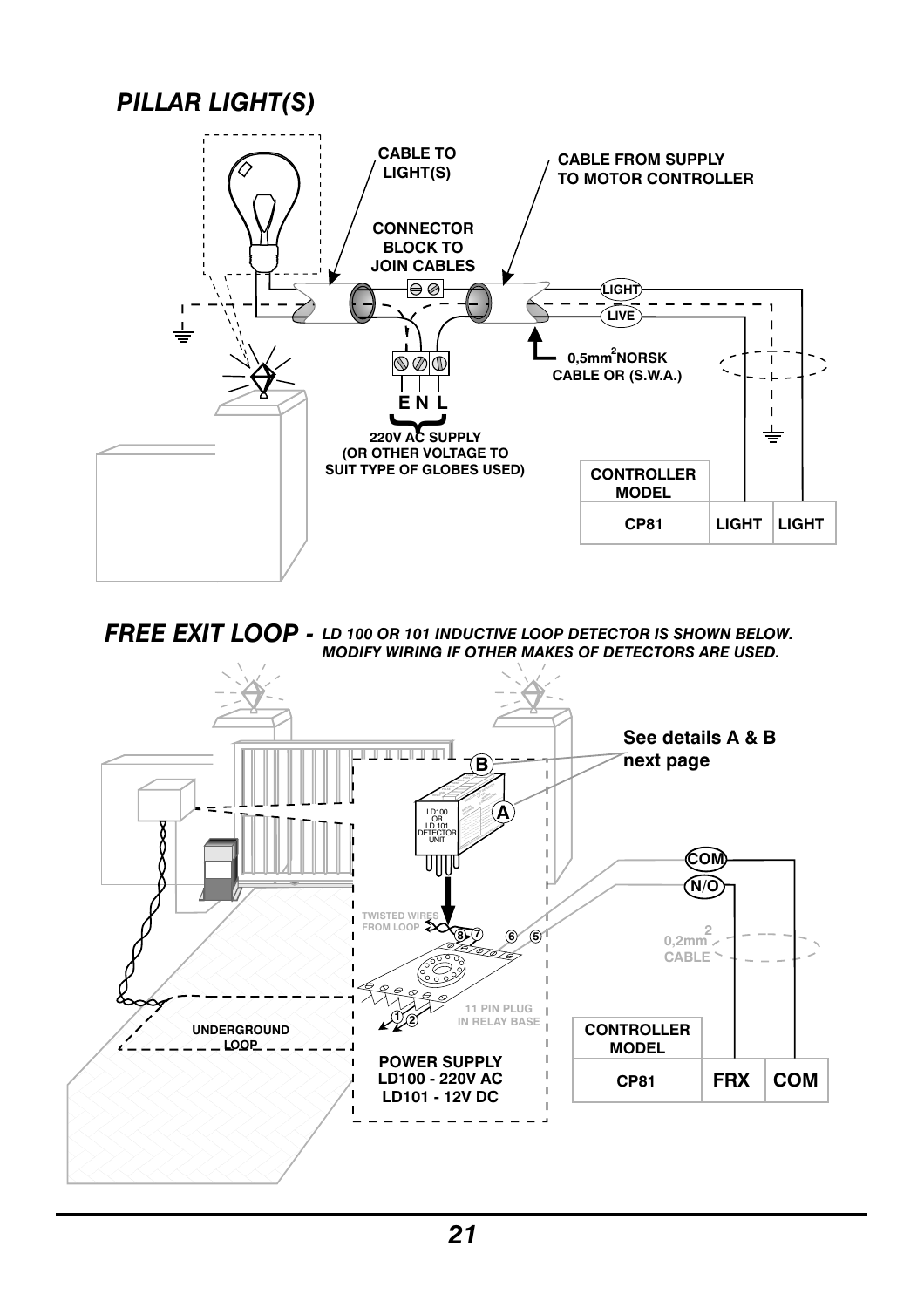#### **LOOP DETAILS**

#### *STANDARD FEATURES OF THE DETECTOR ARE:*

- *- Reset Switch.*
- *The reset switch enables the detector to be manually reset during commissioning and testing.*
- *This results in the detector re-tuning the sensing loop and becoming ready for vehicle detection.*
- *- Selectable Pulse Time.*
- This feature sets the length of time that the pulse relay will be energised for 1 Second or 0.2 Second.
- *- Pulse Relay Selection.*
- The Pulse relay may be configured to energise on detection of vehicle leaves the loop or when the vehicle leaves the loop.<br>- Switch selectable Sensitivity, Four sensitivity settings are available on the switches to allow f es to allow flexibility in configuration.

|   |      |           | <b>ch selectable Sensitivity.</b> Four sensitivity settings are available on the switch |     |                          |          |
|---|------|-----------|-----------------------------------------------------------------------------------------|-----|--------------------------|----------|
|   | Hiah | $-0.01\%$ |                                                                                         |     |                          | $-0.2\%$ |
| 2 |      | $-0.02\%$ |                                                                                         |     |                          | $-0.5%$  |
| 3 |      | $-0.05\%$ |                                                                                         |     | $\overline{\phantom{a}}$ | 1%       |
| 4 |      | $-0.1\%$  |                                                                                         | Low | $\overline{\phantom{a}}$ | 2%       |

*- Switch selectable Frequency.*

*Two frequency settings are available to prevent cross-talk between adjacent loops.*

#### *- Permanent Presence Option.*

This feature ensures detection of the vehicle will be maintained when the vehicle is parked over the loop for extended periods. *- Sensitivity Boost.*

This feature sets the undetect level to maximum sensitivity and is used to prevent loss of detection of high-bed vehicles. *- Filter Option*

This option is used to provide a delay between detection of the vehicle and switching of the output relay. This delay is normally *used to prevent false detection of small or fast moving objects.*

#### *- Loop Fault Indicator*

This LED Indicator is illuminated when the loop is either open circuit or short circuit and is used to give a visual indication of *a faulty loop.*



**- WIRE: 1.5mm SQUARED MULTI STRANDED CABLE (USE SILICON COATED IF PLACED DIRECTLY INTO THE GROUND)**

- SPACING BETWEEN TWO ADJACENT LOOPS > 2 METRES. ALTERNATE ADJACENT LOOPS USING DIFFERENT NUMBERS<br>OF TURNS.

- LOOP AND FEEDER SHOULD COMPRISE ONE LENGTH OF UNJOINED WIRE. IF JOINTS ARE MADE. THEN SOLDER JOINT.

**- USE SCREENED FEEDER CABLE IN ELECTRICALLY NOISY ENVIRONMENTS OR WHERE FEEDER RUNS PARALLEL TO POWER CABLES.**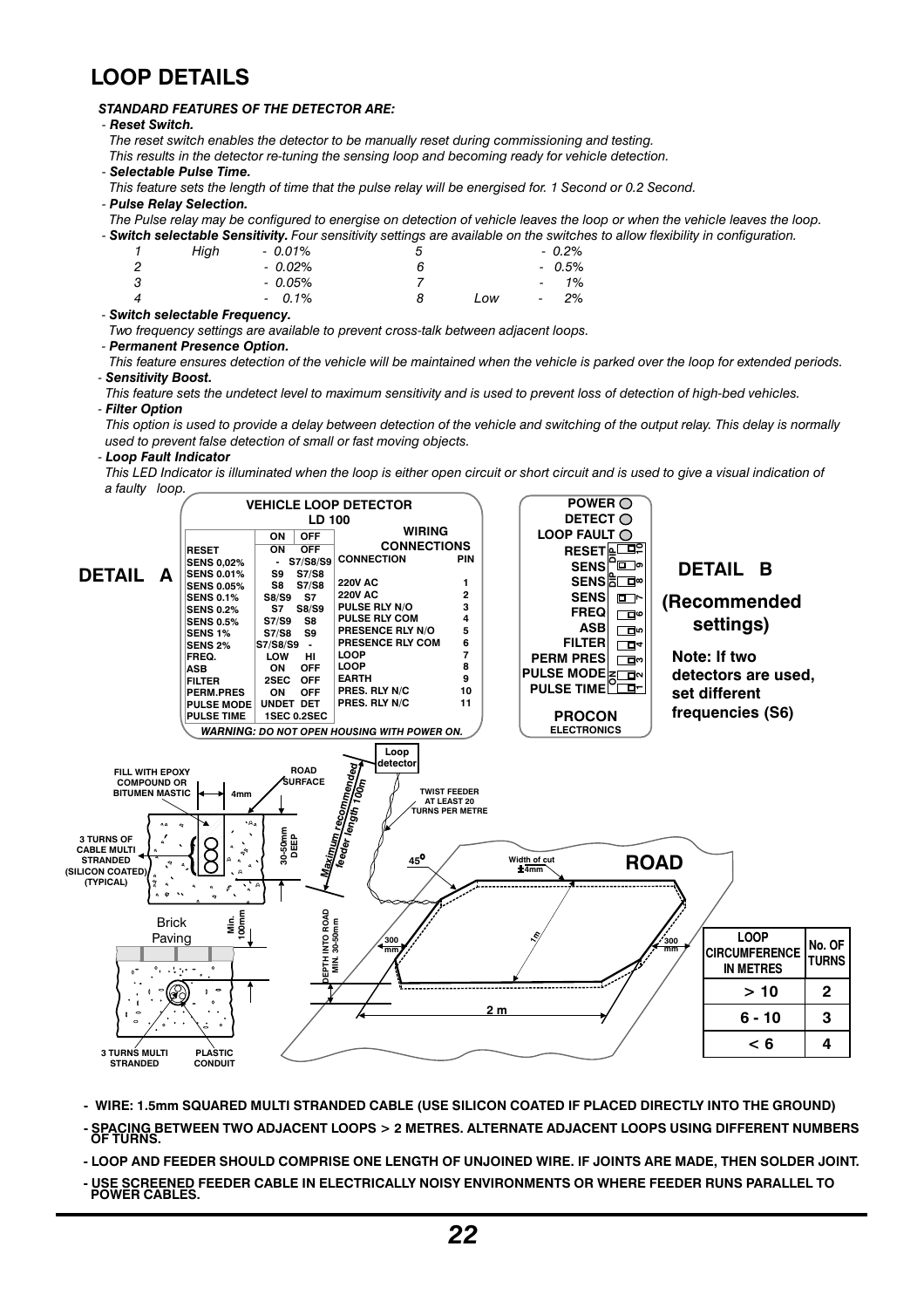

**NOTE: For 3 Phase Motor connect to the separate box; see diagram inside the box. (See also page 16 for 3 Phase Motor Wiring Diagram).**

### *TRANSFORMER POWER SUPPLY*

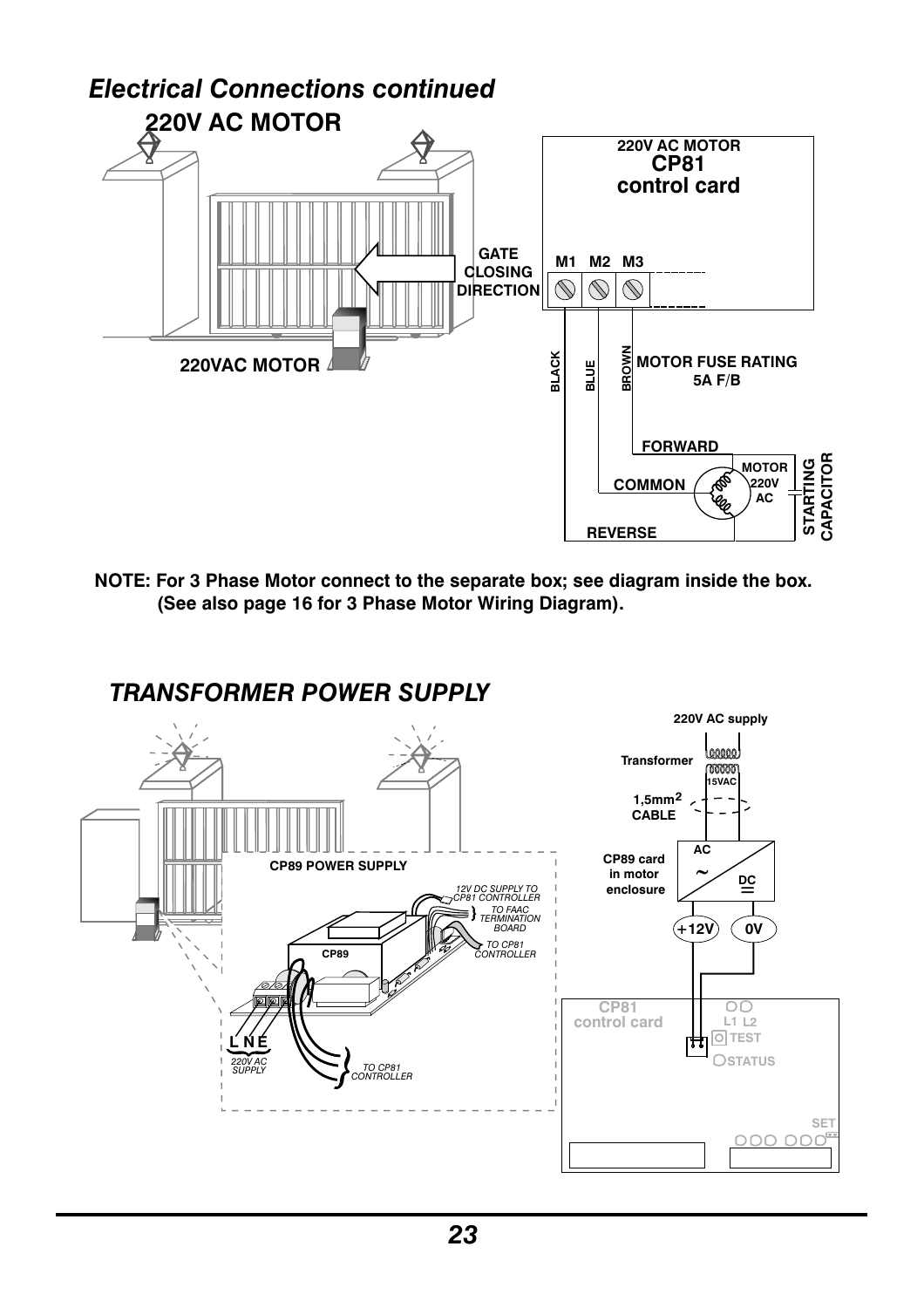## *4. COMMISSIONING PROCEDURE* **4.1 REMOVE OIL BLEED SCREW (IMPORTANT)**



### *4.2 ADJUSTMENT OF ANTI - CRUSHING SYSTEM*

**The 746 & 844 automation systems are equipped with an anti-crushing mechanical clutch which stops the opening / closing if the gate meets an obstacle during its movement. When the obstacle is removed, the gate resumes its movement until the relevant limit switch trips or the safety time (TIME OUT ) is over. This torque limiter must be set in compliance with current local standards. FAAC recommends a force not to exceed 15kgF, measured on the GATE. To adjust the threshold of the anti-crushing system, proceed as follows:**



*procedure for replacing the spring is shown in the drawing below.*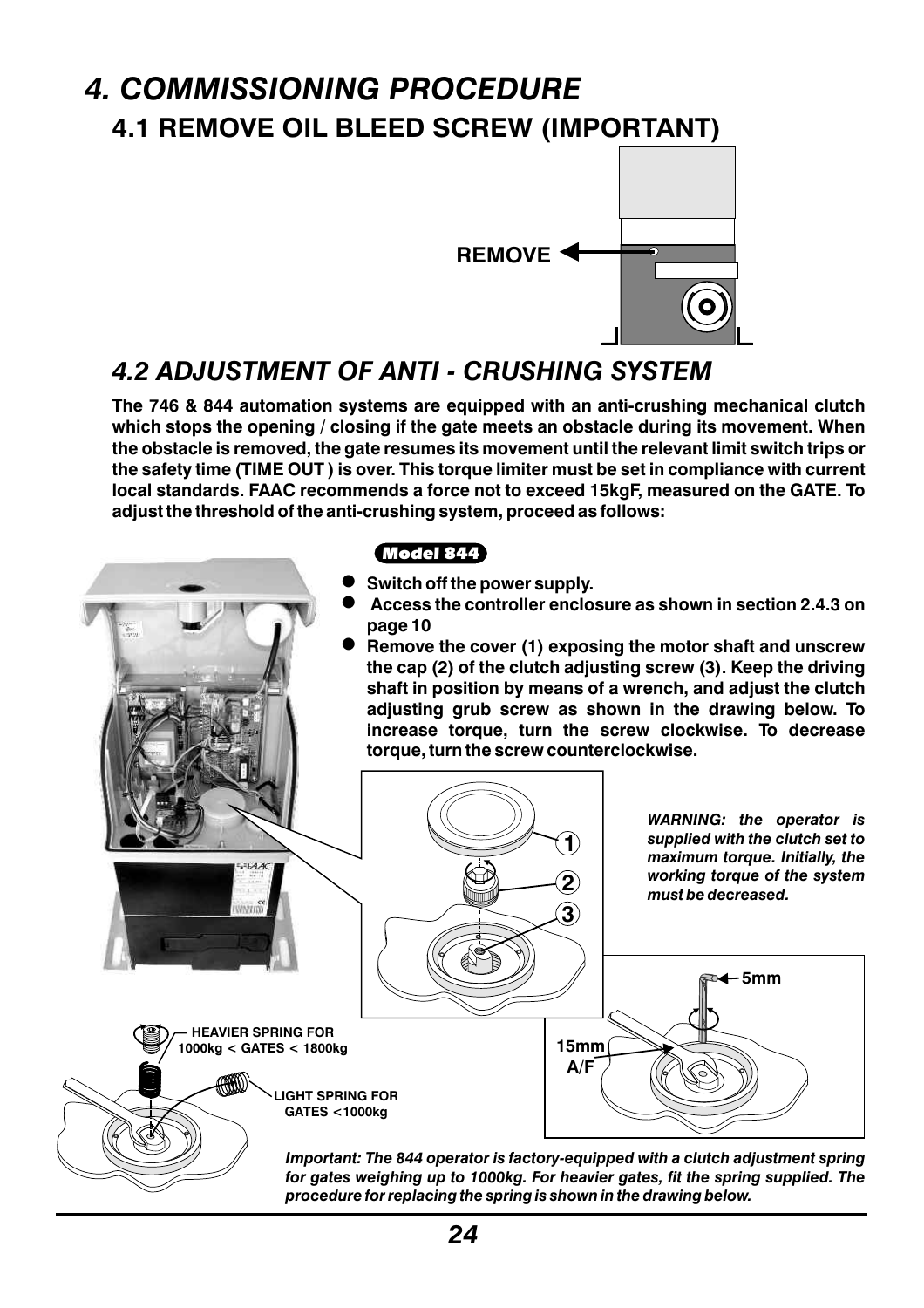Model 746

- $\bullet$ **Switch off the power supply.**
- $\bullet$ **Access the controller enclosure as shown in section 2.4.3 on page 10**
- $\bullet$ **Swing the controller module outward to expose the motor shaft (2) Keep the driving shaft in position with the lever supplied (3), and adjust the clutch adjusting grub screw (4) as shown in the drawing below, with a flat screwdriver. To increase torque, turn the screw clockwise. To decrease torque, turn the screw counterclockwise.**





## *4.3 APPLYING MAINS POWER*

**See also Page 15 Wiring diagram for 1 motor See also Page 16 Wiring diagram for 3 motor**

**2**

**- APPLY 220V AC POWER**

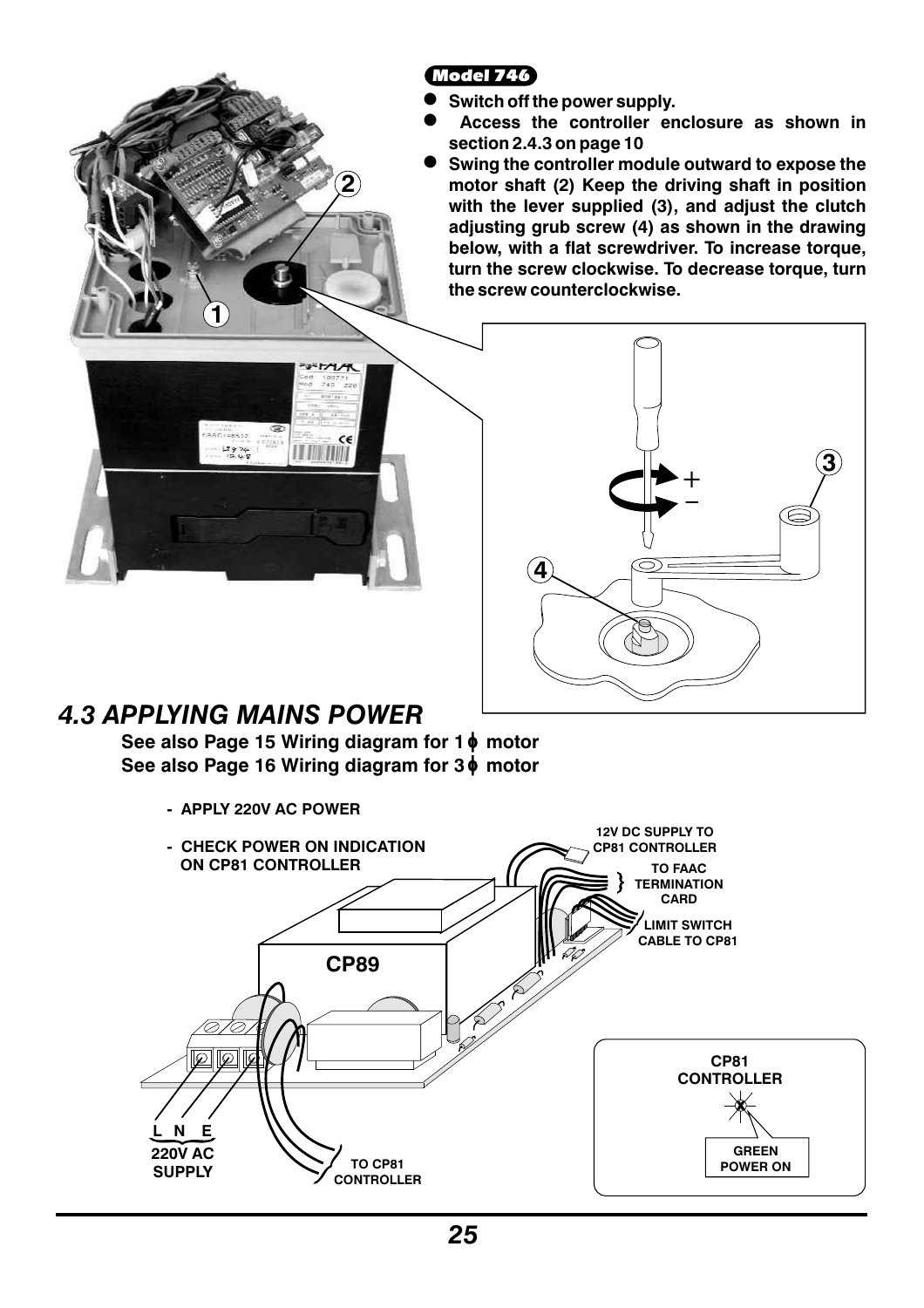## *4.4 SETTING UP THE ELECTRONIC CONTROLLER Commissioning Procedure continued*

**N.B. Procedure 1 and 2 MUST be performed on initial commissioning. Procedure 3 to 5 are required ONLY if the default settings on the PCB need to be changed.**

 **The procedure is shown in the following block diagram.** 

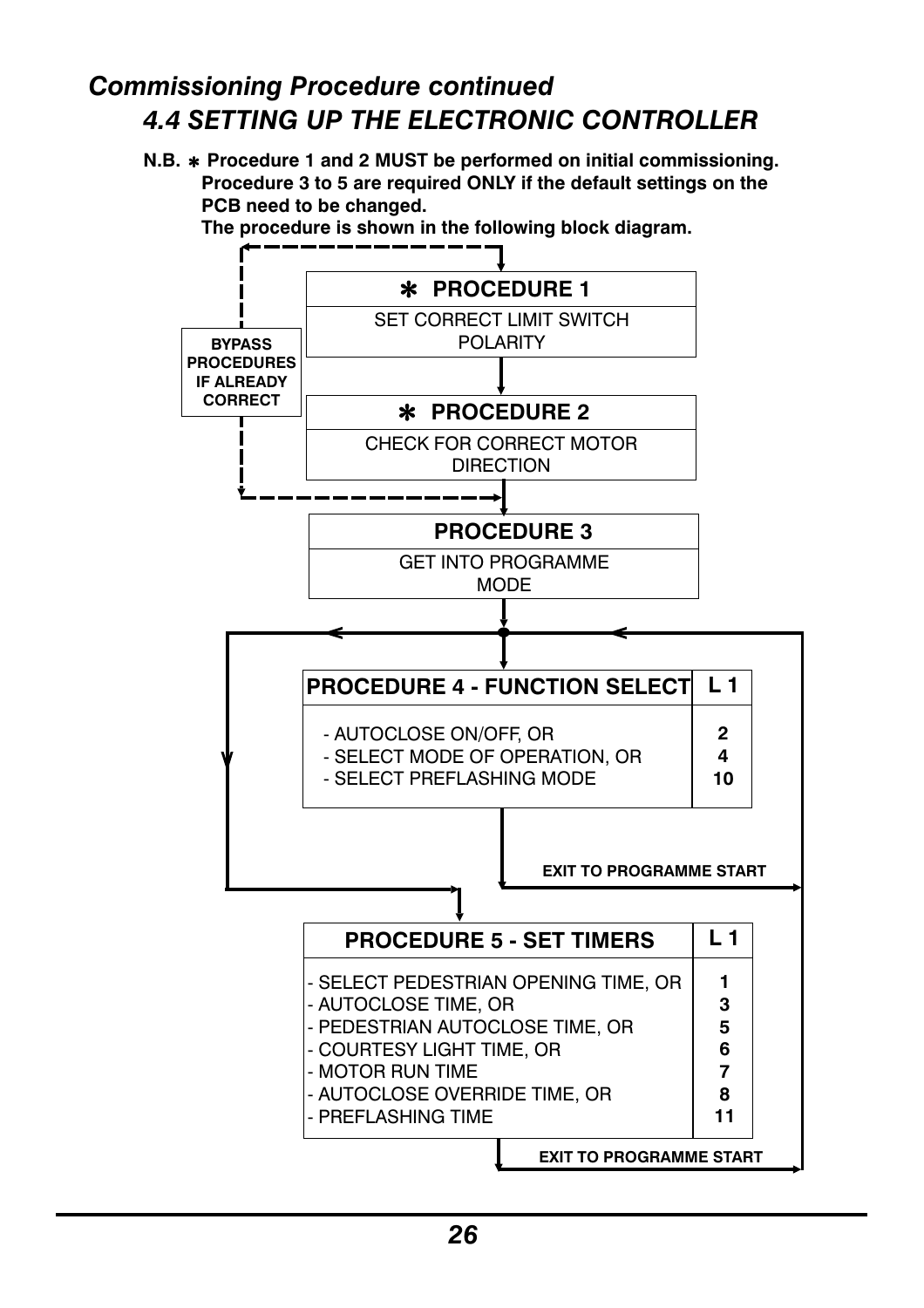## *PROCEDURE 1 - SETTING LIMIT SWITCH POLARITY*

#### **Check if limit switch wiring is correct for one of the STEP 1 alternatives shown below**



**PILLAR PILLAR GATE CLOSES TO LEFT** *Stop Plate* Ŧ **FAAC 844**

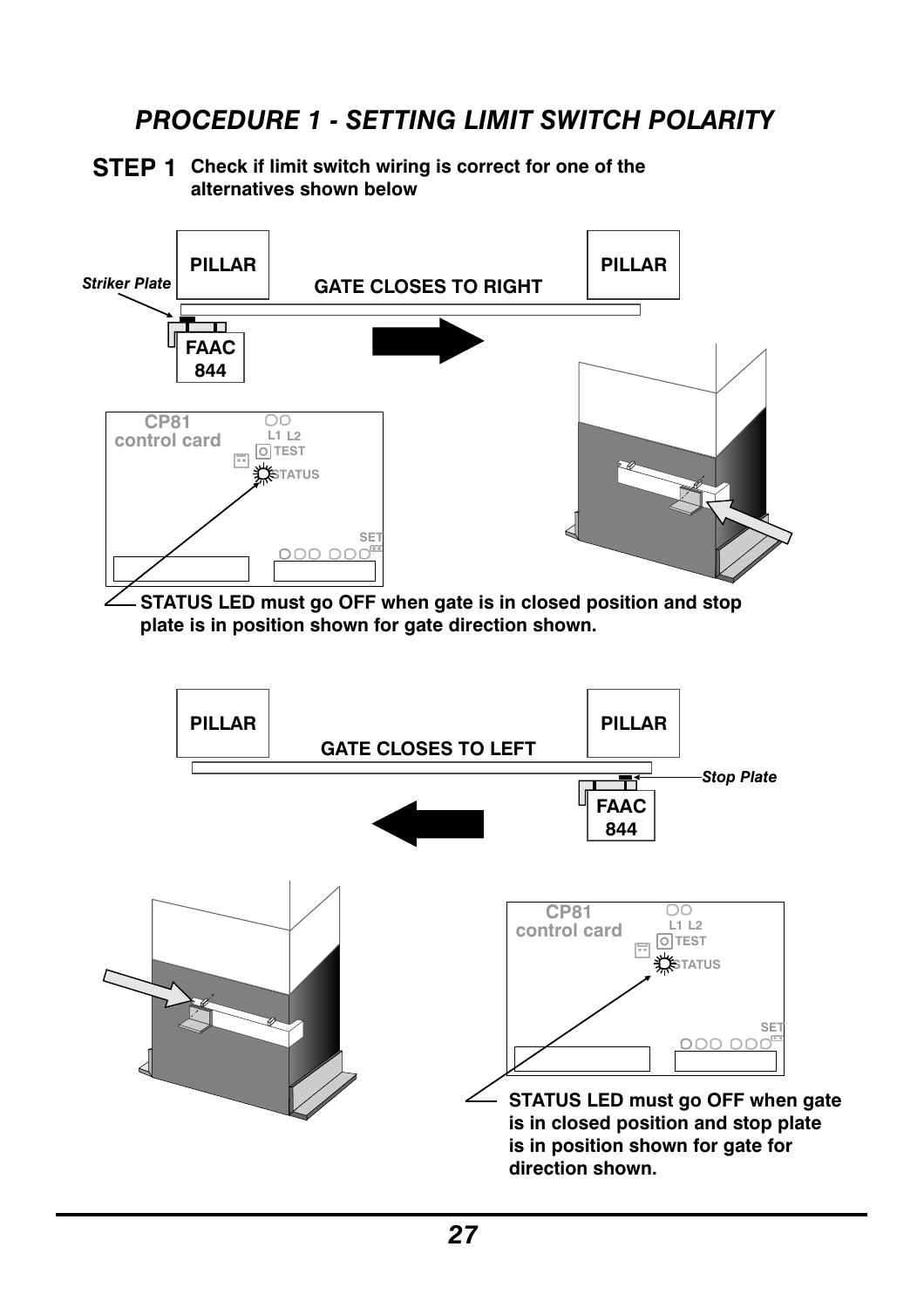### *Procedure 1 - Setting Limit Switch Polarity continued*

- **If Step 1 is incorrect then swop limit switch polarity as shown below: STEP 2**
	- **Motors fitted with FAAC termination board (See Page 15 for wiring diagram) OPTION 1**



**Motors using CP89 power supply ONLY. (IE NO FAAC TERMINATION BOARD FITTED) (See also Page 16 for 3 Phase Motor Wiring Diagram) OPTION 2**

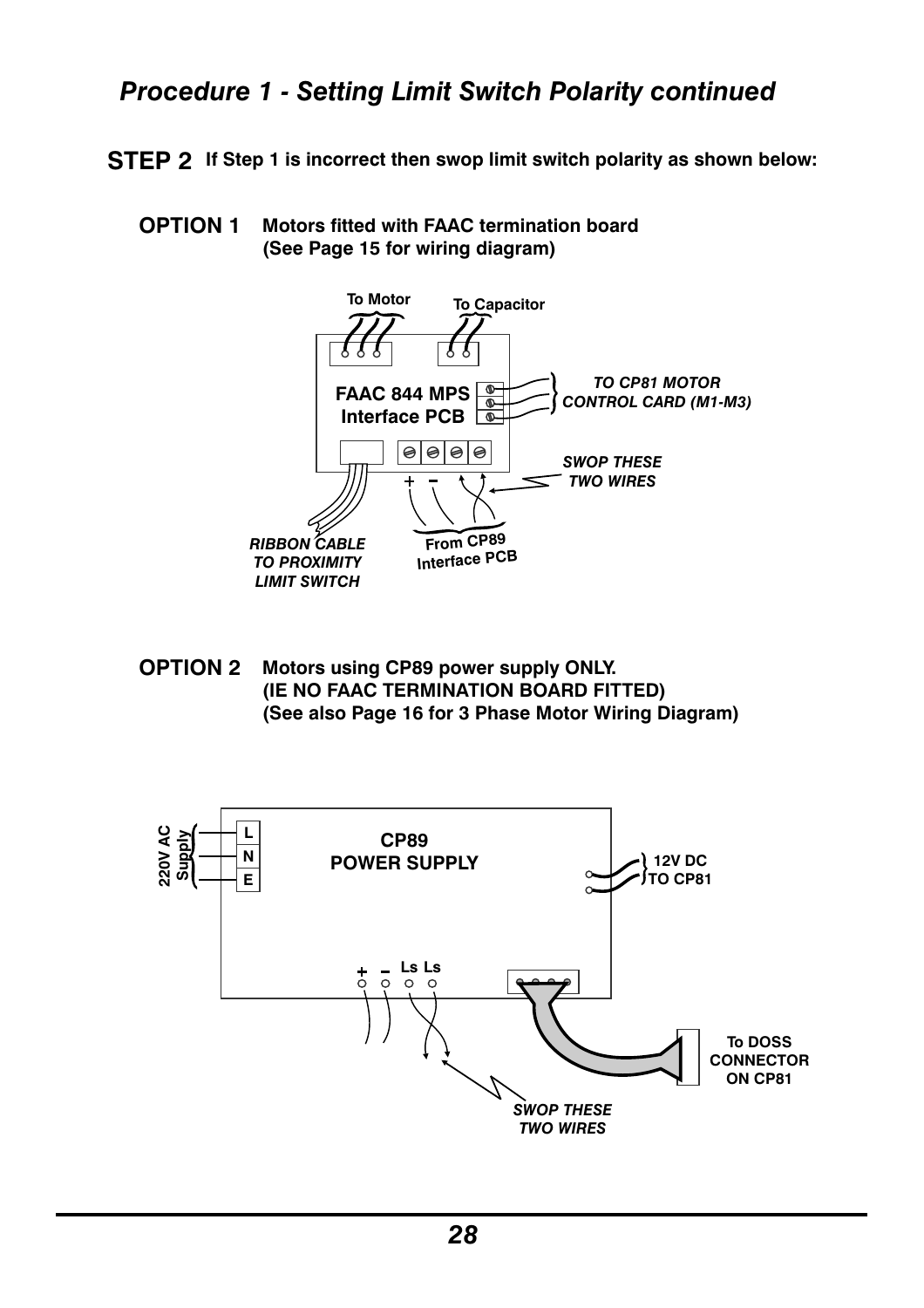## *Commissioning Procedure continued PROCEDURE 2 - CHECK FOR CORRECT MOTOR DIRECTION*

**- Make sure Gate is in CENTRE of Travel ( or that Rack is STEP 1 lifted off the pinion - Preferable)**



**- Trigger Motor and check that pinion rotation is correct STEP 2 by comparing gate direction with STATUS LED.**

| <b>STATUS LED</b>      | <b>GATE DIRECTION</b>         |
|------------------------|-------------------------------|
| <b>SLOW EVEN FLASH</b> | <b>GATE SHOULD BE OPENING</b> |
| <b>FAST EVEN FLASH</b> | <b>GATE SHOULD BE CLOSING</b> |

- **N.B. If direction is incorrect Stop Motor (or Remove Power) IMMEDIATELY, or serious damage could be done if gate runs into an End Stop.**
	- **- If motor direction in Step 2 is incorrect, swop wires STEP 3 connected to CP81 terminals marked M1, M3.**

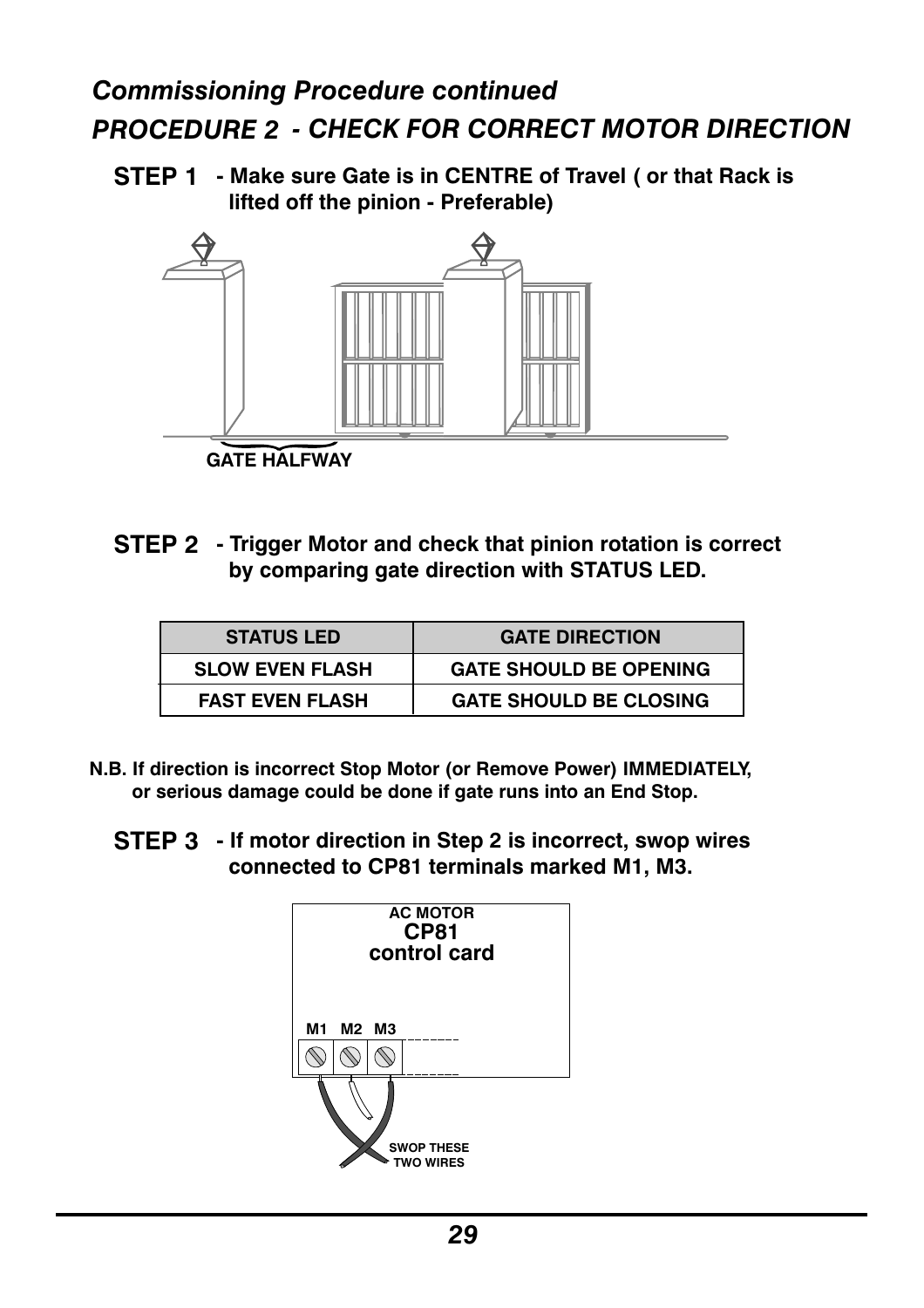# *Commissioning Procedure continued PROCEDURE 3 - GETTING INTO PROGRAMME MODE*

#### **Remove the electronics power from the PCB. All LED' s will extinguish. STEP 1**



#### **Fit SET link to PCB. STEP 2**



**Reapply power ( Reversal of STEP 1 above ). Check that STATUS LED flashes 5 times and then " L 2 " LED must be illuminated indicating PROGRAMME MODE. STEP 3**

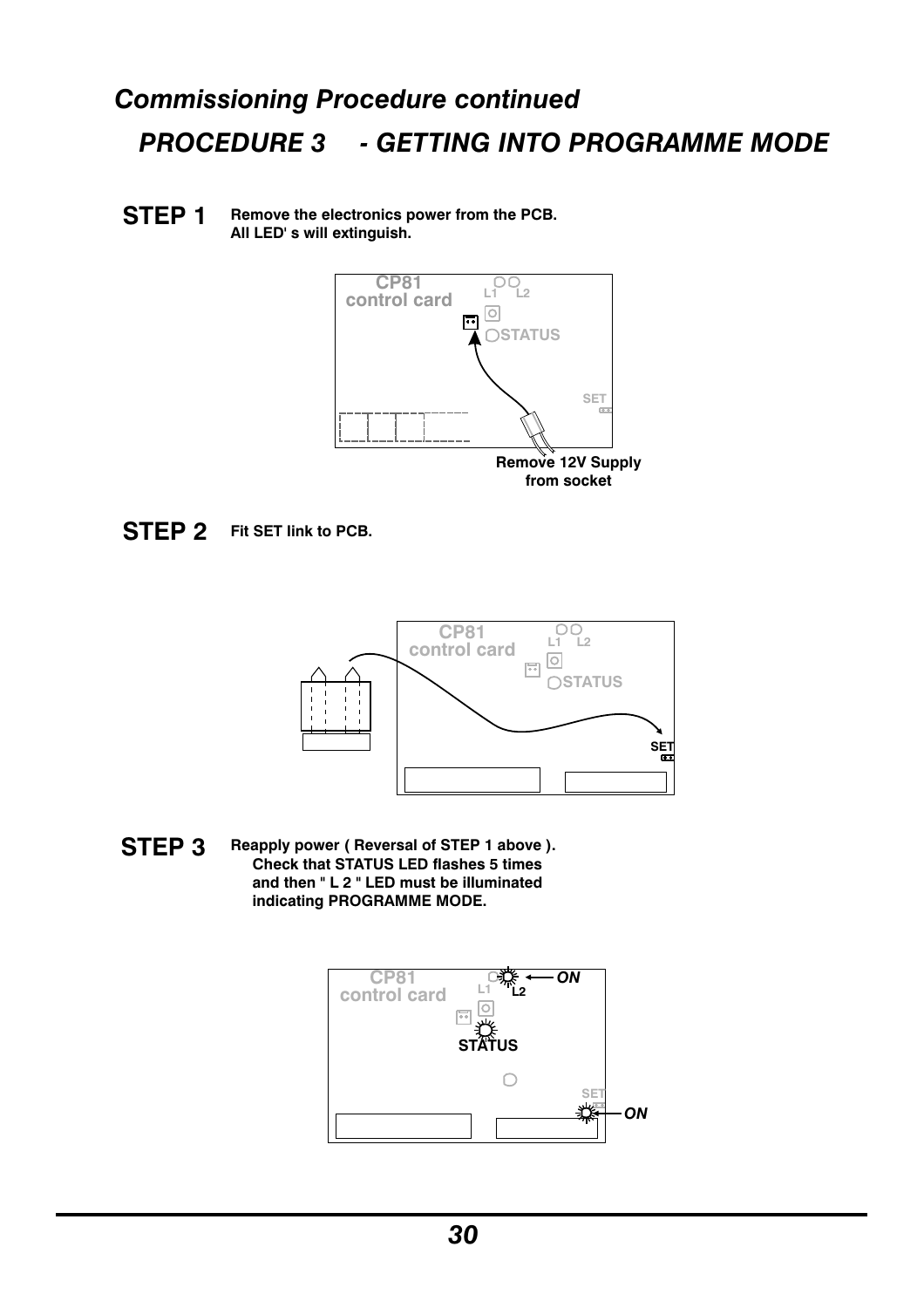## *Commissioning Procedure continued PROCEDURE 4 - FUNCTIONS SELECTION*

**Ensure that PCB is in PROGRAMME MODE i.e. LED, L 2, MUST be illuminated (if not refer Procedure 3 ). STEP 1**



**Hold TEST P/B DOWN until LED, L 1, flashes the required number of times as shown in TABLE 4.1, then release P/B. STEP 2**



| <b>FUNCTION TO BE SELECTED</b> | <b>NO. OF TIMES L1</b><br><b>IS FLASHING</b> | <b>DEFAULT</b><br><b>STATUS</b> |
|--------------------------------|----------------------------------------------|---------------------------------|
| <b>AUTOCLOSE ON / OFF</b>      |                                              | <b>OFF</b>                      |
| <b>MODE OF OPERATION</b>       |                                              | <b>STANDARD</b>                 |
| <b>INACTIVE</b>                |                                              | N/A                             |
| <b>INACTIVE</b>                | 9                                            | N/A                             |
| <b>PRE - FLASHING MODE</b>     | 10                                           | OFF                             |

**TABLE 4.1**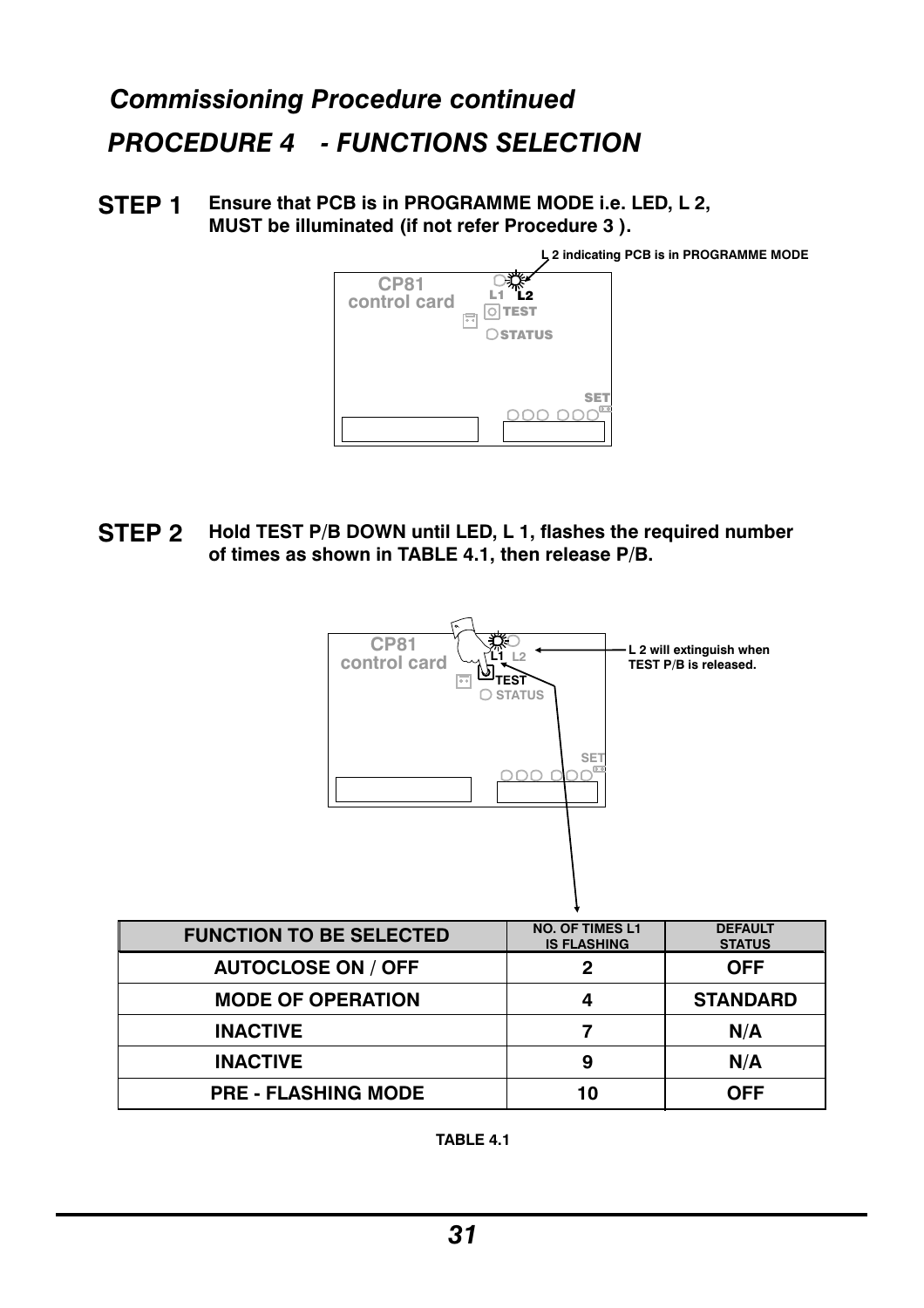### *Procedure 4 - Functions Selection continued*

**Press & Hold TEST button while monitoring STATUS LED; Release the Pushbutton after STATUS LED Flashes the required number of times to select the required mode. ( See Table 4.2 ) STEP 3**

| <b>FUNCTION TO BE SELECTED</b> | No. of<br>times    |               | <b>REQUIRED NO. OF FLASHES OF</b><br><b>STATUS LED TO SELECT MODE</b> |              |                  |
|--------------------------------|--------------------|---------------|-----------------------------------------------------------------------|--------------|------------------|
|                                | L1 is<br> flashing |               |                                                                       |              |                  |
| <b>AUTOCLOSE ON / OFF</b>      | 2                  | ON            | OFF                                                                   |              |                  |
| <b>MODE OF OPERATION</b>       | 4                  |               | <b>STANDARD CONDOMINIUM</b>                                           | <b>PIRAC</b> | <b>REVERSING</b> |
| <b>INACTIVE</b>                | 9                  |               |                                                                       |              |                  |
| <b>PRE - FLASHING ON / OFF</b> | 10                 | <b>MODE 1</b> | MODE 2                                                                | MODE 3       | OFF              |



**L 1 will extinguish & L 2 will illuminate allowing selection of more functions if required.**

**PREFLASHING MODES:**

**MODE 1 - LIGHT PREFLASHES AT 1 HZ, THEN ACTS AS COURTESY LIGHT MODE 2 - LIGHT FLASHES AT 1 HZ FOR PREFLASH TIME AND**

- **MOTOR RUN TIME ONLY MODE 3 - LIGHT ON CONTINUOUSLY FOR PREFLASH TIME**
	- **AND MOTOR RUN TIME ONLY**
- **Exit PROGRAMME MODE, if NOT proceeding to procedure 5, by removing set bridge. STEP 4**

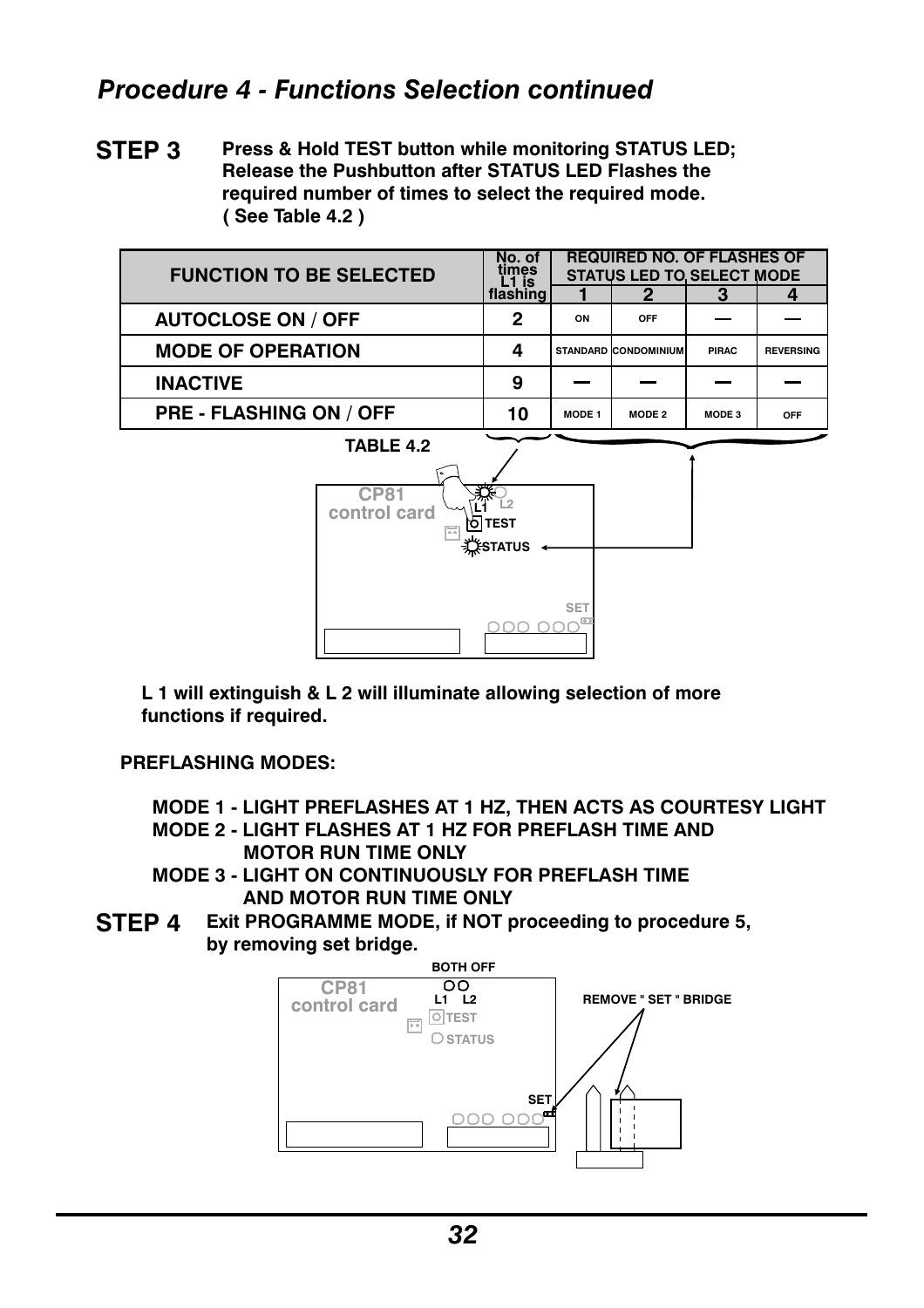### *Commissioning Procedure continued*

## *PROCEDURE 5 - SETTING DURATION OF TIMERS*

**Ensure that PCB is in PROGRAMME MODE i.e. LED, L 2, MUST be illuminated (if not refer Procedure 3). STEP 1**



**Hold TEST P/B DOWN until number of flashes of LED, L1, corresponds to the TIMER to be selected as shown in TABLE 5.1, then release P/B. STEP 2**



| <b>TIMER</b>                | <b>NO. OF TIMES LED</b><br><b>L1 SHOULD FLASH</b> | <b>DEFAULT TIME</b><br>(SECONDS) |
|-----------------------------|---------------------------------------------------|----------------------------------|
| <b>PEDESTRIAN RUN</b>       |                                                   | ⋇<br>6                           |
| <b>AUTOCLOSE</b>            | З                                                 | 15                               |
| <b>PEDESTRIAN AUTOCLOSE</b> | 5                                                 | 5                                |
| <b>COURTESY LIGHT</b>       | 6                                                 | 120                              |
| <b>MOTOR RUN TIME</b>       |                                                   | 40                               |
| <b>AUTOCLOSE OVERRIDE</b>   | 8                                                 | 3                                |
| <b>PREFLASHING TIME</b>     |                                                   |                                  |

**Default time of6 seconds = Approx. 1.2m (Z20)**

$$
1.0m (Z16)
$$

**TABLE 5.1**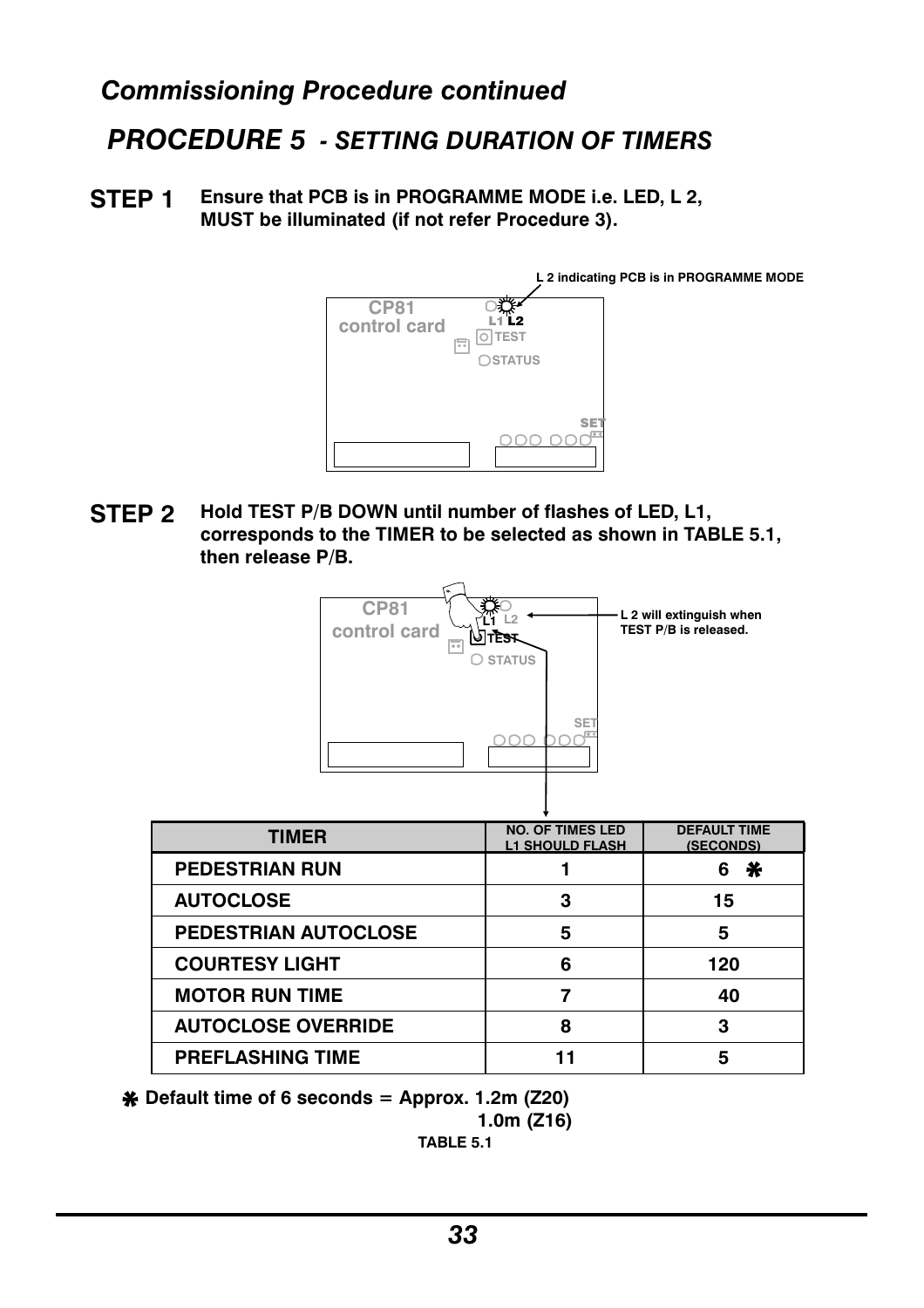#### *Procedure 5 - Setting Duration of Timers continued*

- **Press and Hold TEST button while counting the number of times STATUS LED flashes; Release the Pushbutton when the flashes count = time (or count ) required. STEP 3**
	- **NOTE: 1 FLASH OF STATUS = 1 second of timer duration (approx.), EXCEPT for the courtesy light timer where 1 FLASH OF STATUS = 10 seconds of timer duration (approx.).**



- **L 1 will extinguish & L 2 will illuminate allowing selection of more timers or functions. (See Procedure 4 or 5).**
- **Exit PROGRAMME MODE, if NOT proceeding to Procedure 4, by removing SET bridge. STEP 4**

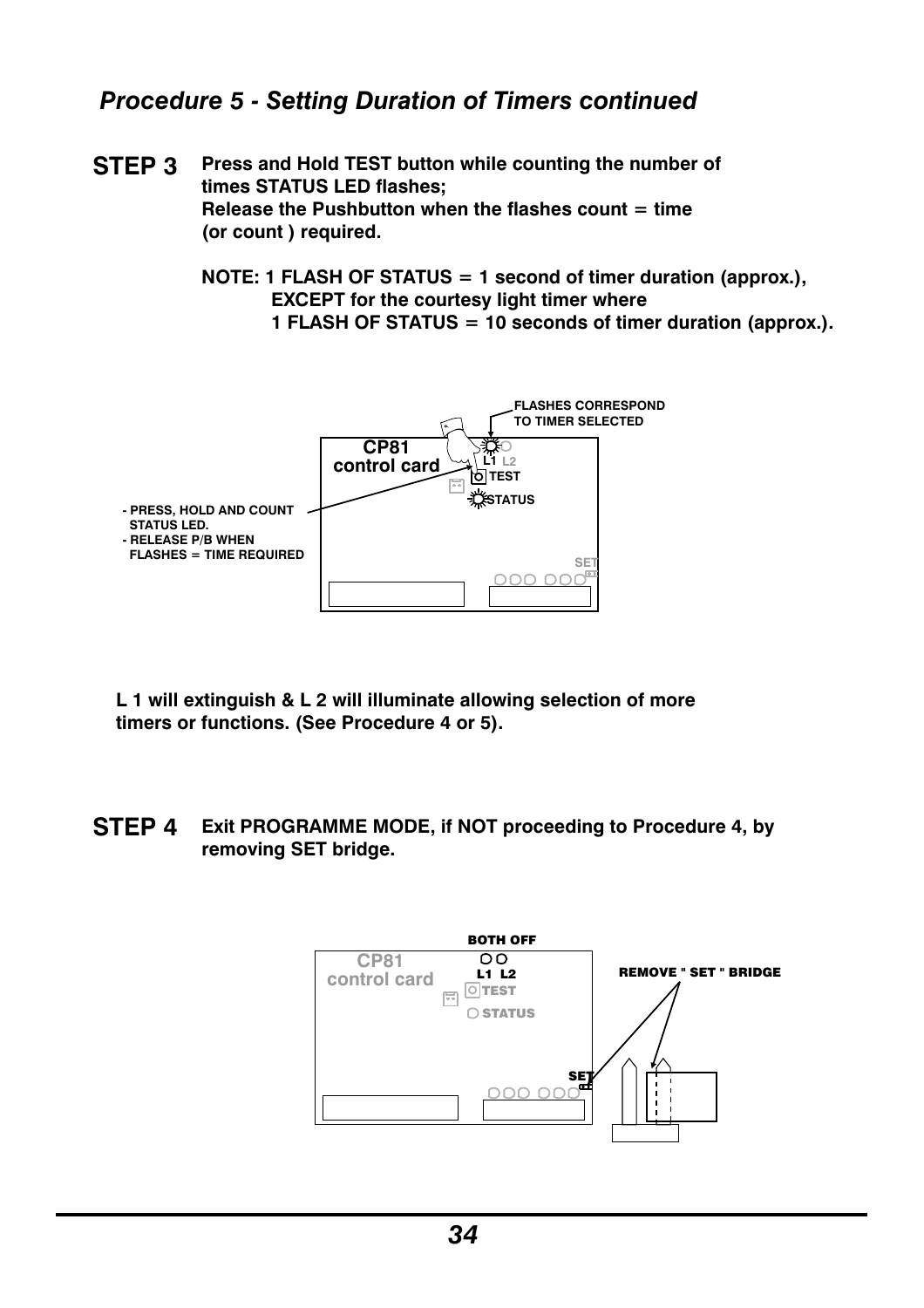### *PROCEDURE 6 - PROGRAM THE CP81 TO DEFAULT SETTINGS*

- **1. REMOVE POWER.**
- **2. FIT THE "SET" LINK.**
- **3. CONNECT "PED" AND "FRX" TO "COM".**
- **4. RECONNECT POWER. L1 AND L2 WILL ILLUMINATE.**
- **5. REMOVE THE POWER.**
- **6. REMOVE THE "SET" LINK AND DISCONNECT "PED" AND "FRX" FROM "COM".**
- **7. THE CARD IS NOW PROGRAMMED TO DEFAULT SETTINGS AS SHOWN IN TABLES 4.1 (see page 31) AND 5.1 (see page 33) (GATE END POINTS ARE NOT AFFECTED)**

## *4.5 TESTING THE AUTOMATION*

**When installation is complete, press fit the covers over the operator fixing bars.**

**Fit the top cover to the 746 and secure with the screws and bushes supplied.**

**Close and lock the controller enclosure cover of the 844 operator**

**Affix the danger warning decal to the top cover.**

**Thoroughly check operation of the automation system, including all connected accessories.**

**Give the customer the user guide. Explain correct use and operation of the gate motor and draw attention to the potential danger zones of the system.**

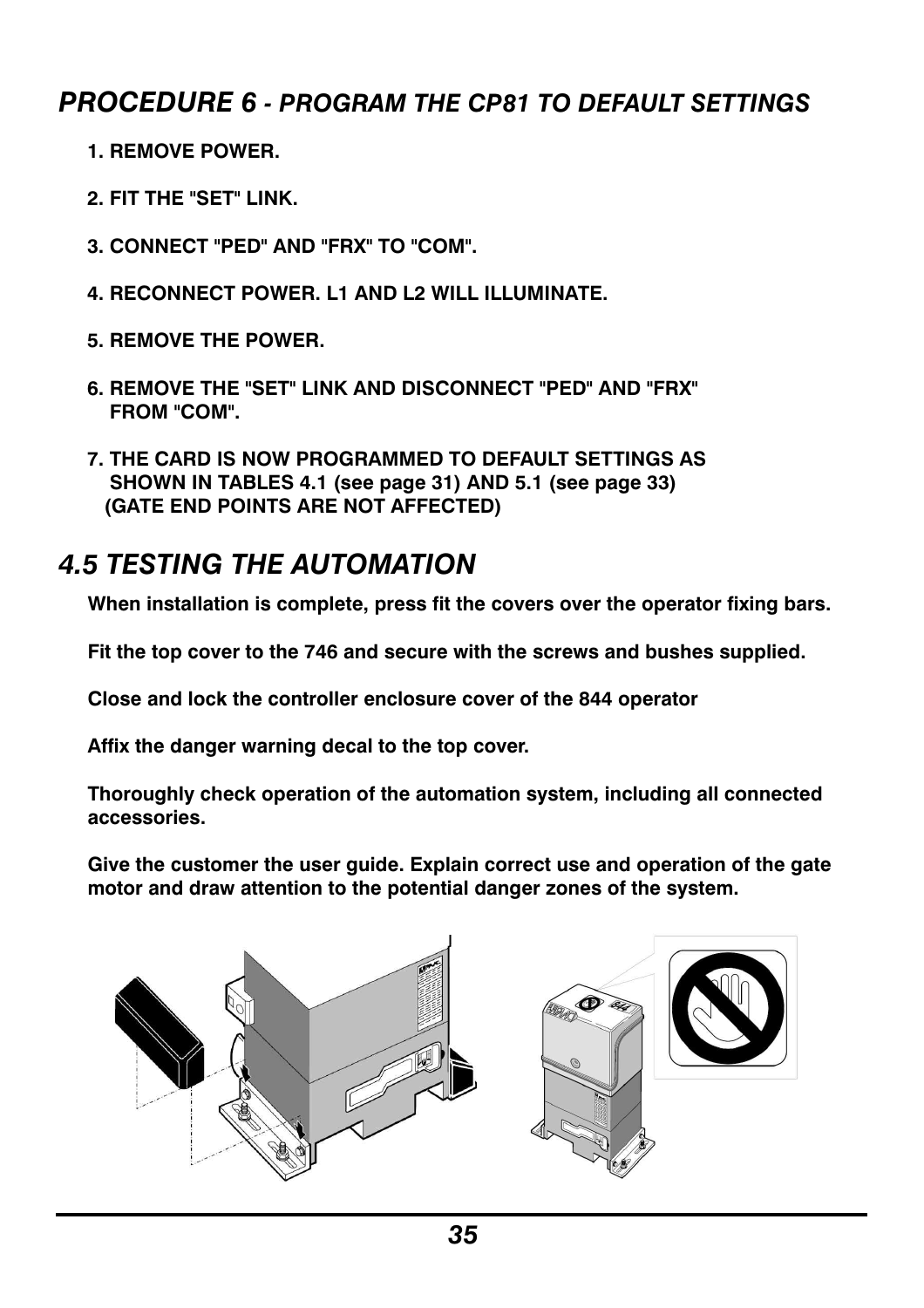## *5. MANUAL OPERATION*

Should the need arise to operate the gate manually because of power failure or malfunction, release it by operating the releasing system as shown:



3) Open or close the gate manually.

To re-lock the system, bring the unlocking lever back to its original position. Turn the key anticlockwise, remove the key and close the lock cover.

#### **Important: Slide gate until clutch re-engages before retriggering the system.**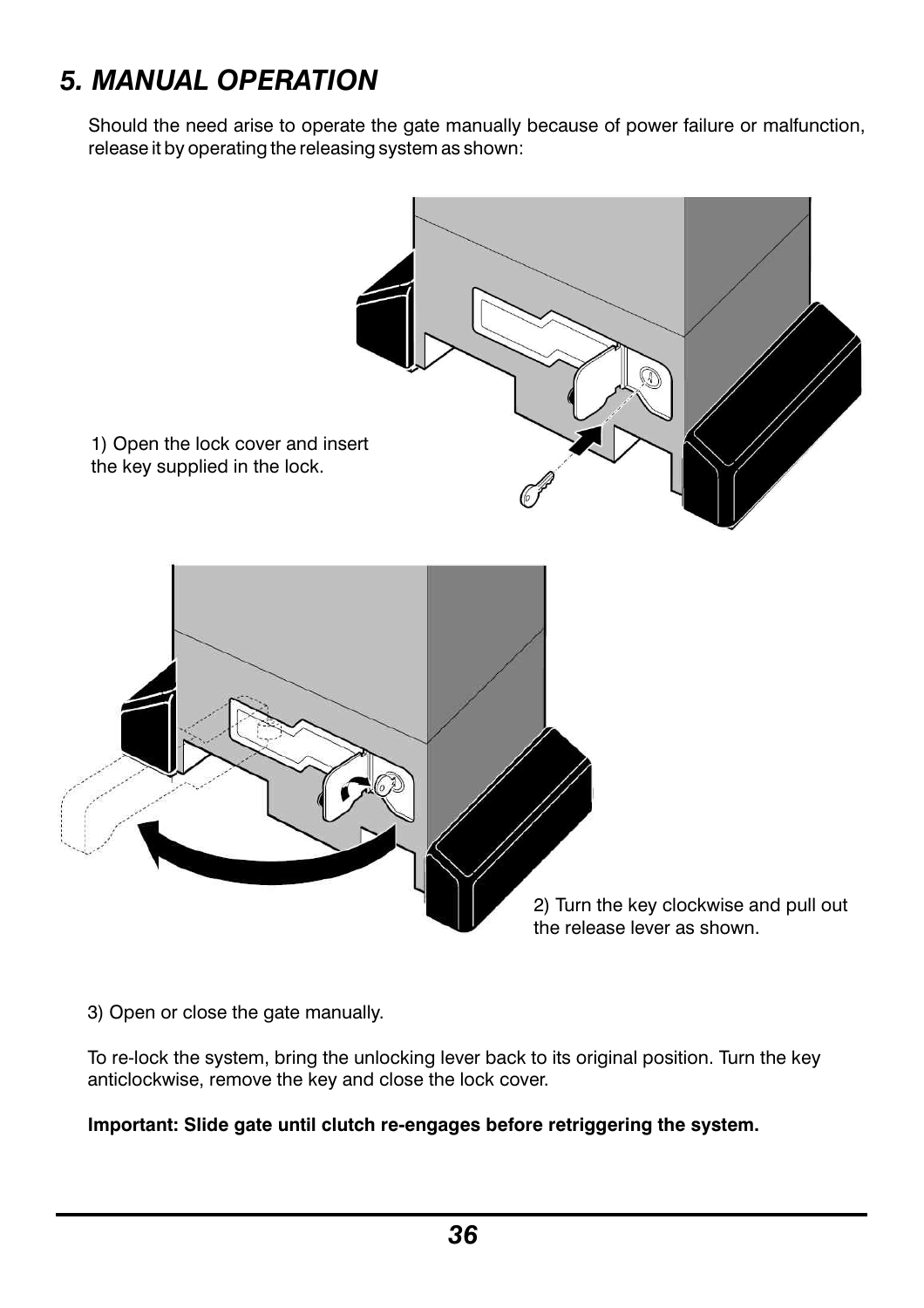# *6. MAINTENANCE*

#### **OIL LEVEL**

**Periodically check the oil level. For medium to low duty cycles, it is advisable to perform the check annually. Where more intensive use has occured, check every 6 months.**

**The tank is accessed by removing the oil filler cap.**

**The oil level can be checked visually: it should soak the copper coil of the electric motor. If topping up is needed, use only FAAC XD 220 oil.** 



#### **ANTI-CRUSHING AND SAFETY DEVICES**

**It is also necessary to ensure that the mechanical anti-crushing clutch is functioning and is correctly set to deliver no more than 15kgF. The safety devices installed on the system must be checked every 6 months.**

# *7. REPAIRS*

**If any repair is needed, contact your authorized Centurion repair centre.**